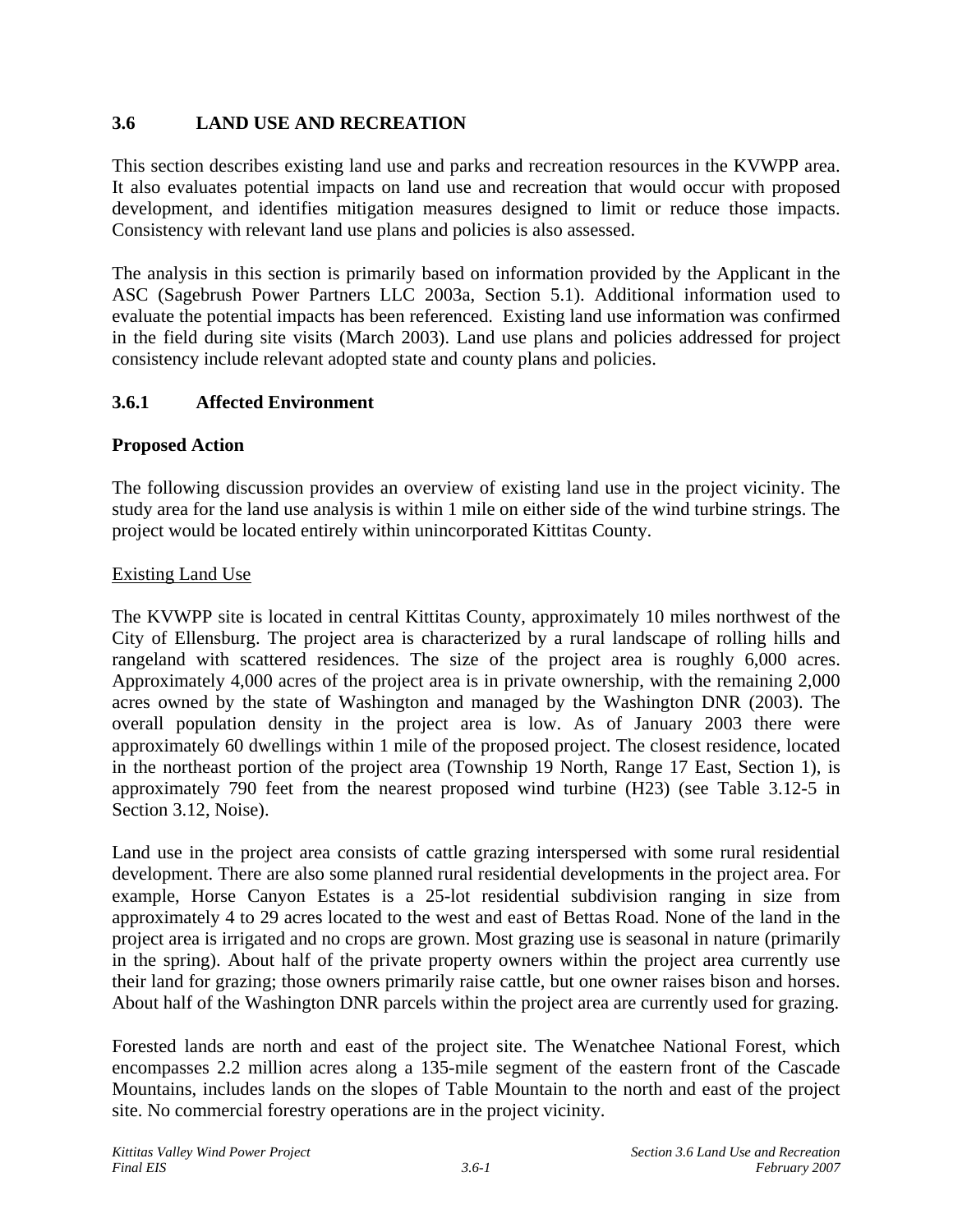Existing land use within 1 mile of the proposed turbine strings is shown in Figure 3.6-1. In addition to grazing, other uses in the project area include:

- A commercial gravel quarry on US 97 just south of the northern junction with Bettas Road operated by Ellensburg Cement Products;
- An inactive gravel quarry on Bettas Road north of the junction with Hayward Road owned by the Washington State Department of Transportation;
- Five Bonneville electric transmission lines traversing east to west across the project area, divided into one group of four near the middle of the project and one to the north;
- One PSE electric transmission line traversing east to west across the project area just north of the southern set of Bonneville lines;
- Three communication towers:
- Two state highways: US 97, running through the middle of the project area, and SR 10 south of the project area;
- Two county roads: Bettas Road, a paved, two-lane road near the western edge of the project area, and Hayward Road, an unpaved road in the southern portion of the project area;
- Five parcels of land totaling approximately 2,075 acres owned by DNR, located in Township 19 North, Range 17 East, Sections 2, 10, 16 and 22, which are currently leased for grazing;
- Approximately 60 rural residential home sites;
- An approximate 550-acre parcel of private land in the Swauk Creek drainage currently under a conservation easement with the Nature Conservancy of Washington; and
- Agricultural lands south of SR 10 along the Yakima River.

# Existing Zoning

The project area contains two Kittitas County zoning designations—Agriculture-20 and Forest and Range. The areas east of US 97 are zoned Forest and Range while those west of US 97 are zoned Agriculture-20. Figure 3.6-2 shows the location of county zoning designations within the project area.

According to the County's zoning code, the Agriculture-20 zone is dominated by farming, ranching, and rural lifestyles. The purpose of the zoning classification is to preserve fertile farmland from encroachment by nonagricultural land uses and to protect the rights and traditions of those engaged in agriculture. Permitted uses include residential, agriculture, and forestry practices. The minimum lot size is 20 acres (Kittitas County Code [KCC] 17.29.020).

The Forest and Range zone is intended to provide areas where natural resource management is the highest priority and where the subdivision and development of lands for uses and activities incompatible with resource management are discouraged. Permitted resource management uses include logging, mining, quarrying, and agricultural practices. Several residential uses are also allowed in the Forest and Range zone including single-family residences, duplexes, and cluster subdivisions. The minimum lot size is 20 acres (KCC 17.56.020).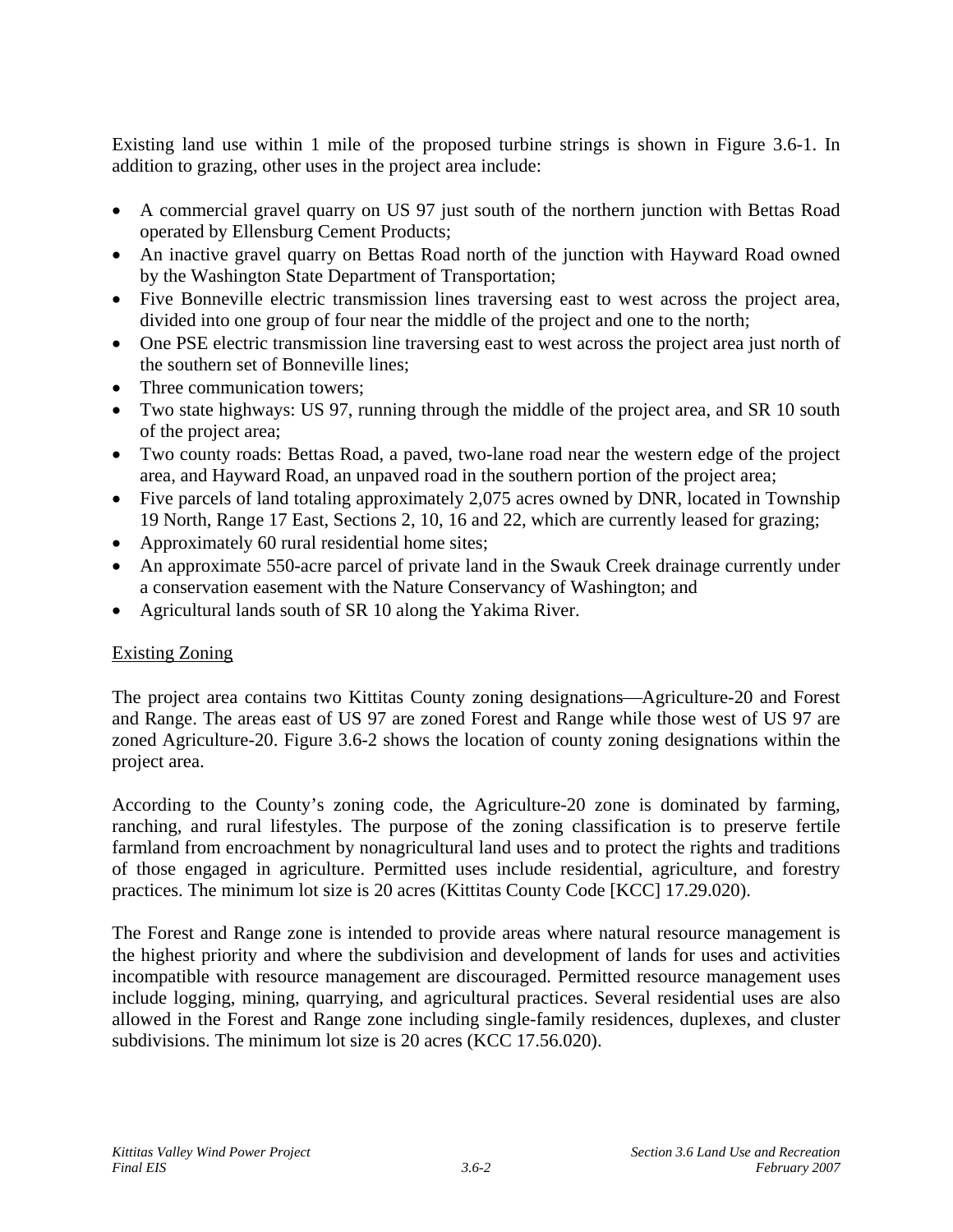Figure 3.6-1: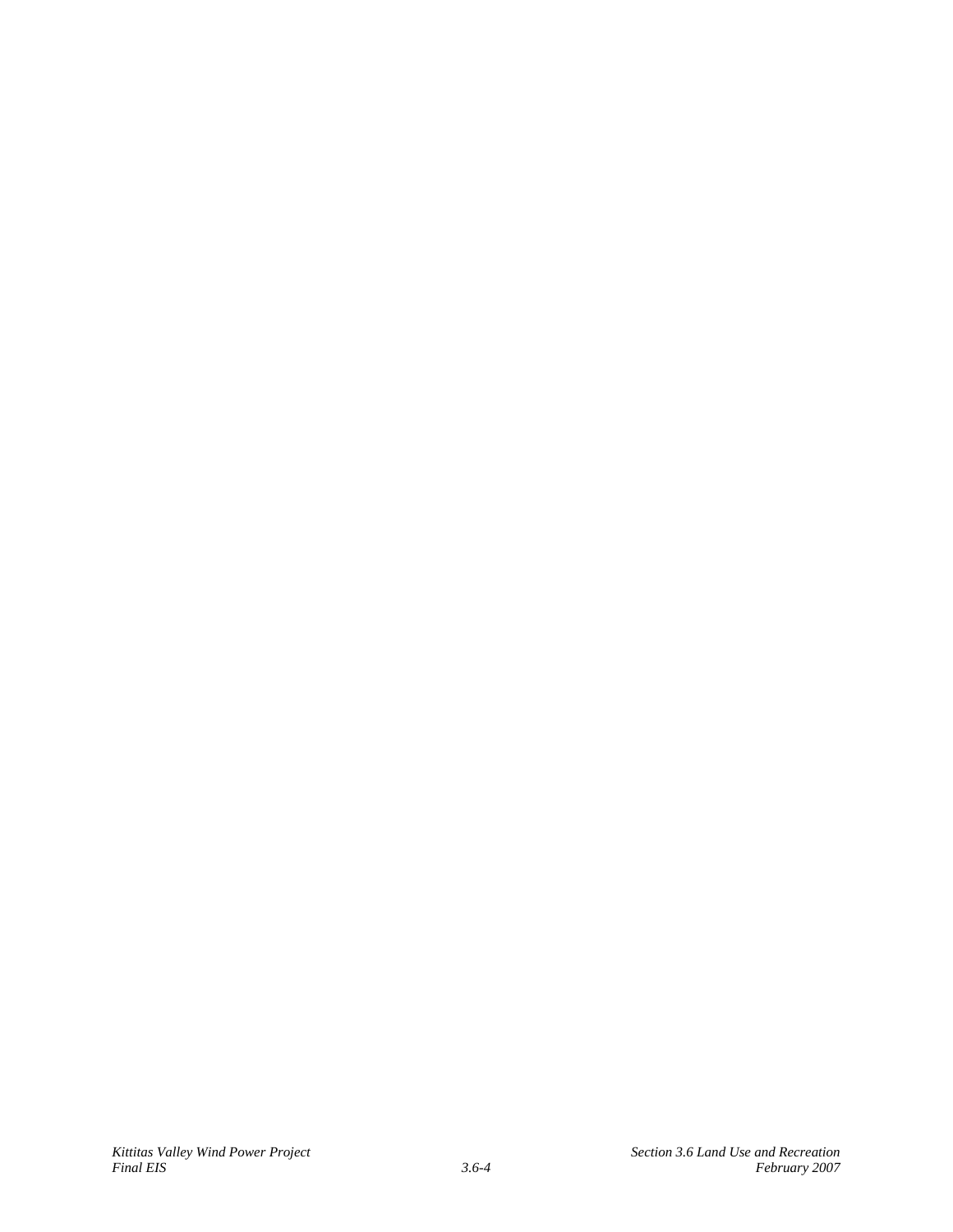Figure 3.6-2: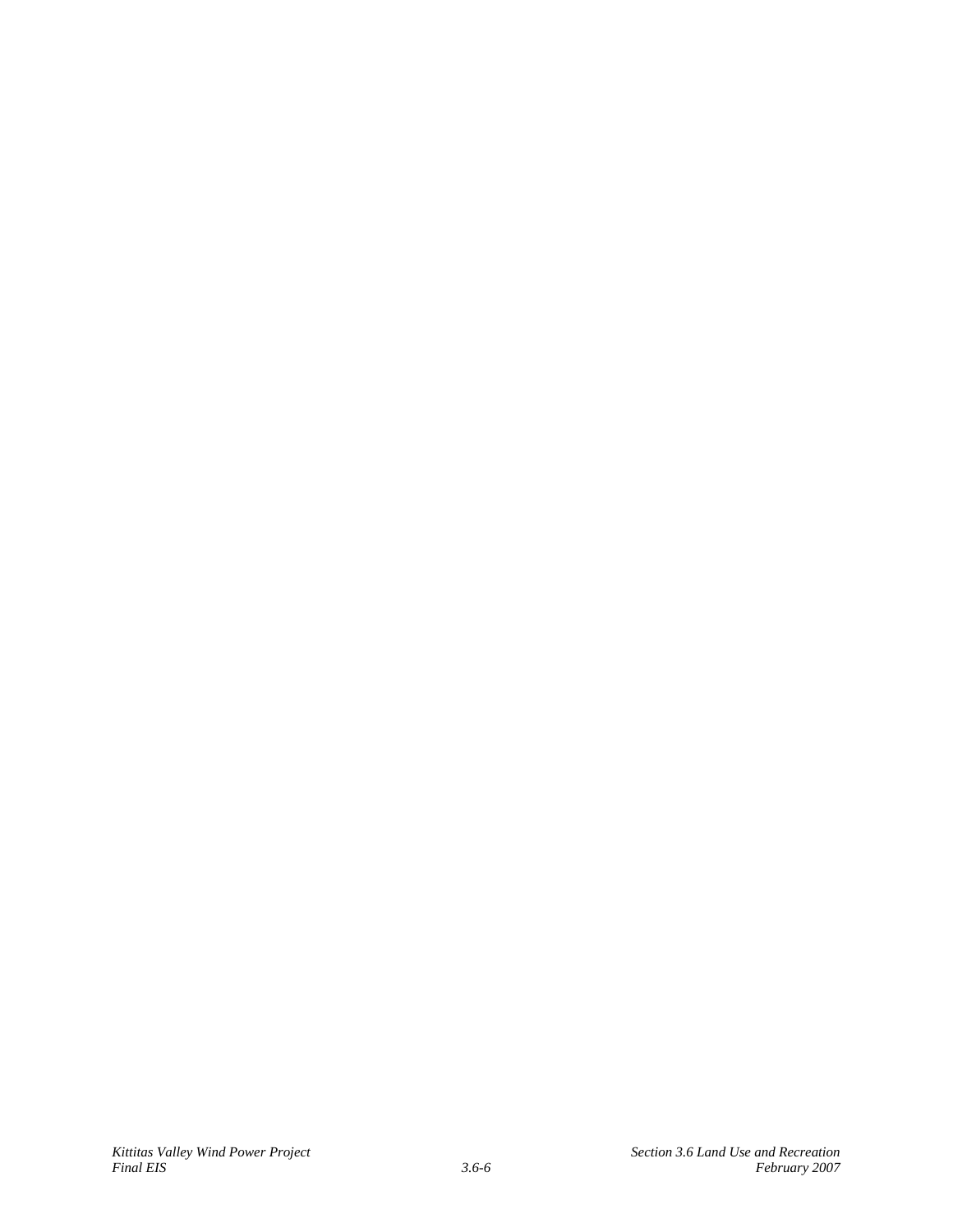#### Parks and Recreation

The Kittitas Valley area offers opportunities for a variety of recreational activities. Table 3.6-1 lists recreational facilities and activities available within a 25-mile radius of the project site (see Figure 3.6-3). This area includes forests and wilderness areas, wildlife areas and refuges, boat launches, beaches and other water use sites, state parks, town parks, campsites, and museums. Ski areas beyond the 25-mile radius are located at Snoqualmie Pass and Mission Ridge.

| <b>Distance (Miles)</b> | <b>Facility</b>                               |  |  |
|-------------------------|-----------------------------------------------|--|--|
| Ellensburg              |                                               |  |  |
| 6                       | Thorp Mill (located in Thorp)                 |  |  |
| 12                      | KOA Campground (private campground)           |  |  |
| 13                      | Kittitas County Museum                        |  |  |
| 13                      | <b>Burlington Northern Square</b>             |  |  |
| 13                      | Kiwanis Park                                  |  |  |
| 13                      | <b>McElroy Park</b>                           |  |  |
| 13                      | <b>Memorial Park</b>                          |  |  |
| 13                      | <b>Reed Park</b>                              |  |  |
| 13                      | <b>Rotary Pavilion</b>                        |  |  |
| 13                      | South Main Entry Park                         |  |  |
| 13                      | West Ellensburg Park                          |  |  |
| 13                      | <b>Skate Park</b>                             |  |  |
| 13                      | Children's Activity Museum                    |  |  |
| 13                      | <b>Clymer Museum and Gallery</b>              |  |  |
| 14                      | Lions/Mountain View Park                      |  |  |
| 14                      | <b>Catherine Park</b>                         |  |  |
| 14                      | <b>Irene Rinehart Riverfront Park</b>         |  |  |
| 14                      | <b>Whitney Park</b>                           |  |  |
| 14                      | Wippel Park                                   |  |  |
| 15                      | Paul Rogers Wildlife Habitat Park             |  |  |
| 15                      | Sagebrush Trail                               |  |  |
| 16                      | Olmstead Place State Park and Heritage Center |  |  |
| <b>Cle Elum/Roslyn</b>  |                                               |  |  |
| 5                       | Trailer Corral (private campground)           |  |  |
| 15                      | Cle Elum City Park                            |  |  |
| 15                      | South Cle Elum City Park                      |  |  |
| 15                      | Carpenter Museum                              |  |  |
| 15                      | Cle Elum Historical Telephone Museum          |  |  |
| 15                      | South Cle Elum Depot Restoration              |  |  |
| 15                      | Whispering Pines (private campground)         |  |  |
| 20                      | Roslyn City Park                              |  |  |
| 20                      | Roslyn Museum                                 |  |  |
| 25                      | Salmon La Sac Guard Station Restoration       |  |  |
| <b>Washington State</b> |                                               |  |  |
| 1                       | Iron Horse State Park (no camping)            |  |  |
| 10                      | LT Murray Wildlife Area                       |  |  |
| 15                      | Squilchuck State Park                         |  |  |
| 16                      | <b>Olmstead Place State Park</b>              |  |  |
| 32                      | Lake Easton State Park                        |  |  |
| 40                      | Ginkgo State Park (no camping)                |  |  |
| 40                      | <b>Wanapum State Park</b>                     |  |  |

**Table 3.6-1: Parks, Recreational Facilities, and Activities within 25 Miles of the Project**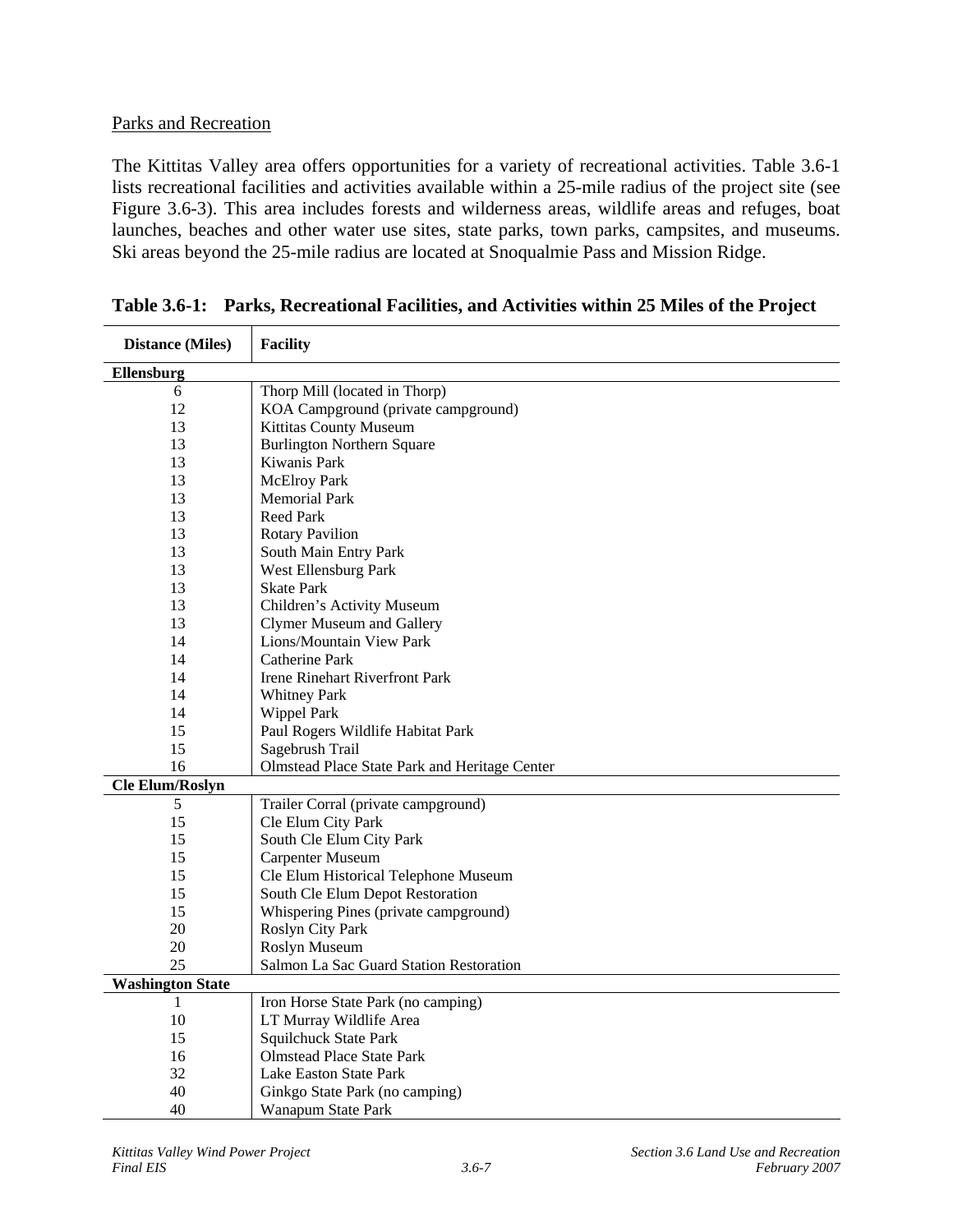| <b>Distance (Miles)</b>                                       | <b>Facility</b>                                  |  |
|---------------------------------------------------------------|--------------------------------------------------|--|
| U.S. Forest Service (Okanogan and Wenatchee National Forests) |                                                  |  |
| 8                                                             | Red Top                                          |  |
| 8                                                             | <b>Mineral Springs</b>                           |  |
| 8                                                             | Lion Rock                                        |  |
| 8                                                             | Taneum                                           |  |
| 12                                                            | Ken Wilcox at Haney Meadows                      |  |
| 12                                                            | Icewater                                         |  |
| 12                                                            | <b>Tamarack Spring</b>                           |  |
| 15                                                            | Swauk                                            |  |
| 15                                                            | <b>Taneum Junction</b>                           |  |
| 17                                                            | Beverly                                          |  |
| 17                                                            | Manastash                                        |  |
| 20                                                            | Riders Camp                                      |  |
| 20                                                            | Wish Poosh                                       |  |
| 20                                                            | De Roux                                          |  |
| 21                                                            | Quartz Mountain                                  |  |
| 25                                                            | Salmon La Sac                                    |  |
| 25                                                            | Red Mountain                                     |  |
| 25                                                            | Cle Elum River                                   |  |
| 28                                                            | Kachess                                          |  |
| 30                                                            | Owhi                                             |  |
| 30                                                            | Cayuse                                           |  |
| 30                                                            | <b>Crystal Springs</b>                           |  |
| 40                                                            | Fish Lake                                        |  |
| 40<br>$0 \quad 1 \quad 1 \quad D$<br>$\sim$                   | South Fork Meadow<br>$P_{\text{H}}$ $I L C 2002$ |  |

**Table 3.6-1: Continued** 

Source: Sagebrush Power Partners LLC 2003a.

The Wenatchee National Forest is a major recreational destination in central Kittitas County. The National Forest encompasses 2.2 million acres extending from Lake Chelan on the north to Rimrock Lake on the south. In the project area, the National Forest encompasses the lands on the slopes of Table Mountain to the north and east of the project site (see Figure 3.6-3). Although Table Mountain has relatively few developed recreational facilities, it is a popular destination for valley residents for winter sports, hiking, camping, picnicking, and other recreational activities. The best known feature on Table Mountain is Lion Rock, approximately 5.25 miles north of the National Forest boundary and 6.75 miles northeast of the project site. Lion Rock's attraction is the panoramic view it offers of the central Cascade Mountains to the north (Sagebrush Power Partners LLC 2003d).

The primary access from the Kittitas Valley into the National Forest is via Reecer Creek Road, which becomes National Forest Primary Route 35 at the forest boundary. From the National Forest boundary, Route 35 switches back numerous times up the slopes of Table Mountain. On these switchbacks, the landscape is generally open, and the project site is often visible approximately 3.25 miles to the southwest.

Another important recreation resource in the project vicinity is the John Wayne Trail, a hiking, biking, and equestrian trail developed in the Iron Horse State Park. This park was created on the former right-of-way of the Milwaukee Road railroad, which was acquired by Washington State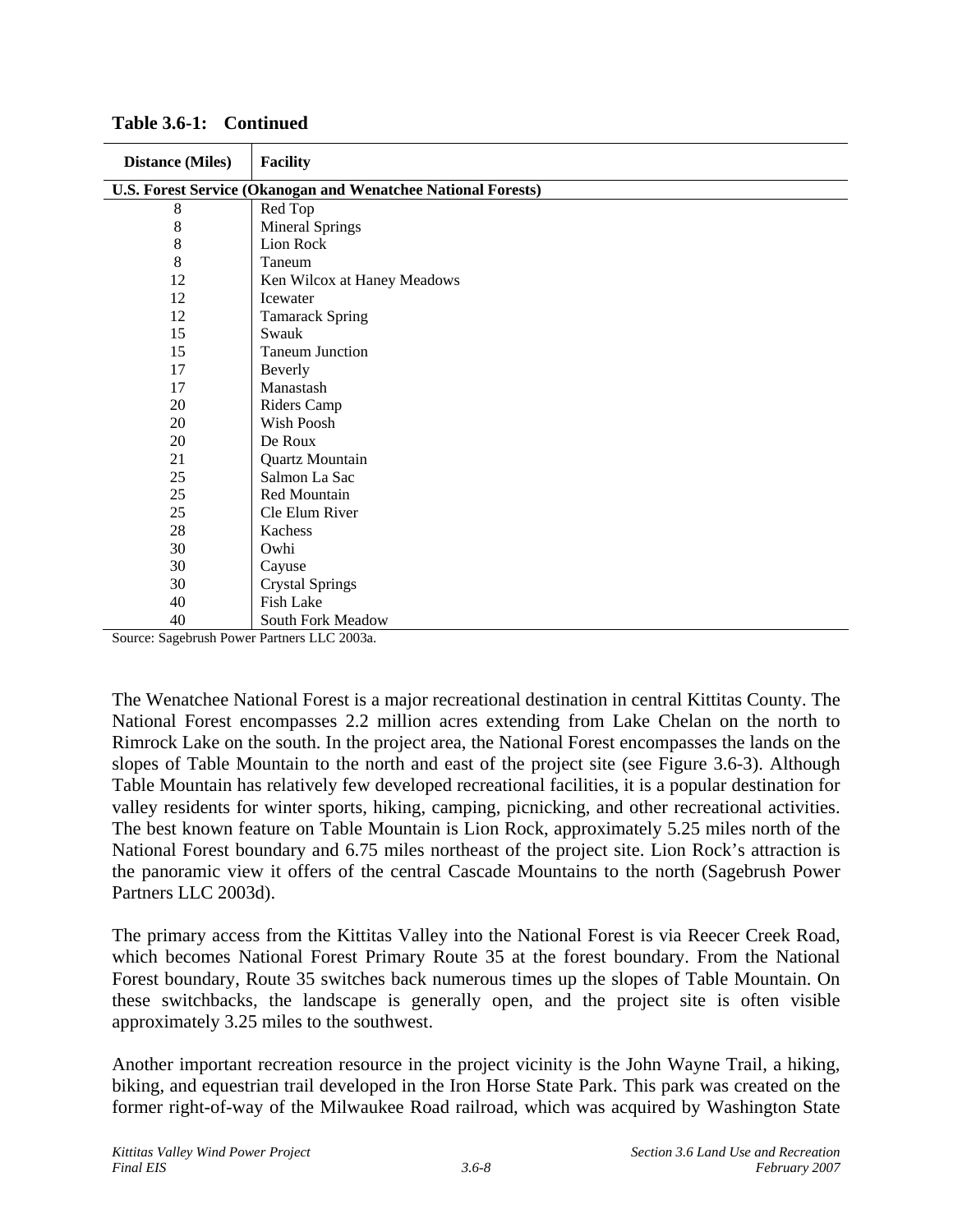Parks in the 1980s. The John Wayne Trail extends 109 miles from a trailhead near North Bend on the west to the Columbia River on the east. In the project area, the trail extends along the south side of the Yakima River. The only formal entrance to the trail in this area is on Thorp Depot Road south of the community of Thorp. The ridges proposed for turbine development are approximately 1 to 5 miles from the trail. At its closest point, the project (turbine string B) is approximately 4,500 feet northeast of the trail.

Washington State campgrounds are operated on a first-come, first-served basis and state regulations limit overnight stays to 10 days. The National Forest campgrounds exceed their capacity almost every weekend during the summer and often turn people away (Schmidt, pers. comm., 2002).

Summer recreational activities available near the project area include water sports such as fly fishing, swimming, boating, river rafting, gold panning, and water skiing, as well as camping, mountain biking, hay rides, hiking, horseback riding, hunting, cycling, picnicking, bird watching, rock hounding, berry and mushroom picking, softball, and other team sports. During the fall and winter, recreational activities include hunting, cross-country skiing, horse-drawn sleigh rides, inner-tubing, snowshoeing, downhill skiing, sledding, snowboarding, and snowmobiling. No fishing sites are within the project boundaries.

Some hunting occurs in the project area on both private and public lands. Hunting on private lands occurs at the discretion of the individual landowners. Two of the DNR sections within the project area (Sections 2 and 22) do not currently allow public access. The other two sections (Section 16 and Section 10) allow public access (Sagebrush Power Partners LLC 2003c).

# **Offsite Alternatives**

# Alternative 1: Swauk Valley Ranch

The roughly 6,000-acre Swauk Valley Ranch site is located north of the Yakima River approximately 12 miles northwest of the City of Ellensburg in the vicinity of Lookout Mountain. The site is located west of the Kittitas Valley site. The Swauk Valley Ranch site is characterized by a rural landscape of rolling hills, forest and rangeland, with scattered residences. Steep slopes define the site's northern, western and southern boundaries. The entire site is in private ownership (multiple property owners) and is zoned Forest and Range.

Land use on the site consists of cattle grazing interspersed with a few rural residences. Other land uses in the project area include a gravel quarry, electric transmission lines and communication towers. The site is crossed by a number of unpaved access roads. A 550-acre parcel of private land in the forested panhandle portion of the site is currently under a conservation easement with the Nature Conservancy of Washington. The John Wayne Trail extends along the south side of the Yakima River. Some hunting occurs in the project area on both private and public lands.

## Alternative 2: Springwood Ranch

The John Wayne Trail crosses the project site along the Yakima River in the northern area and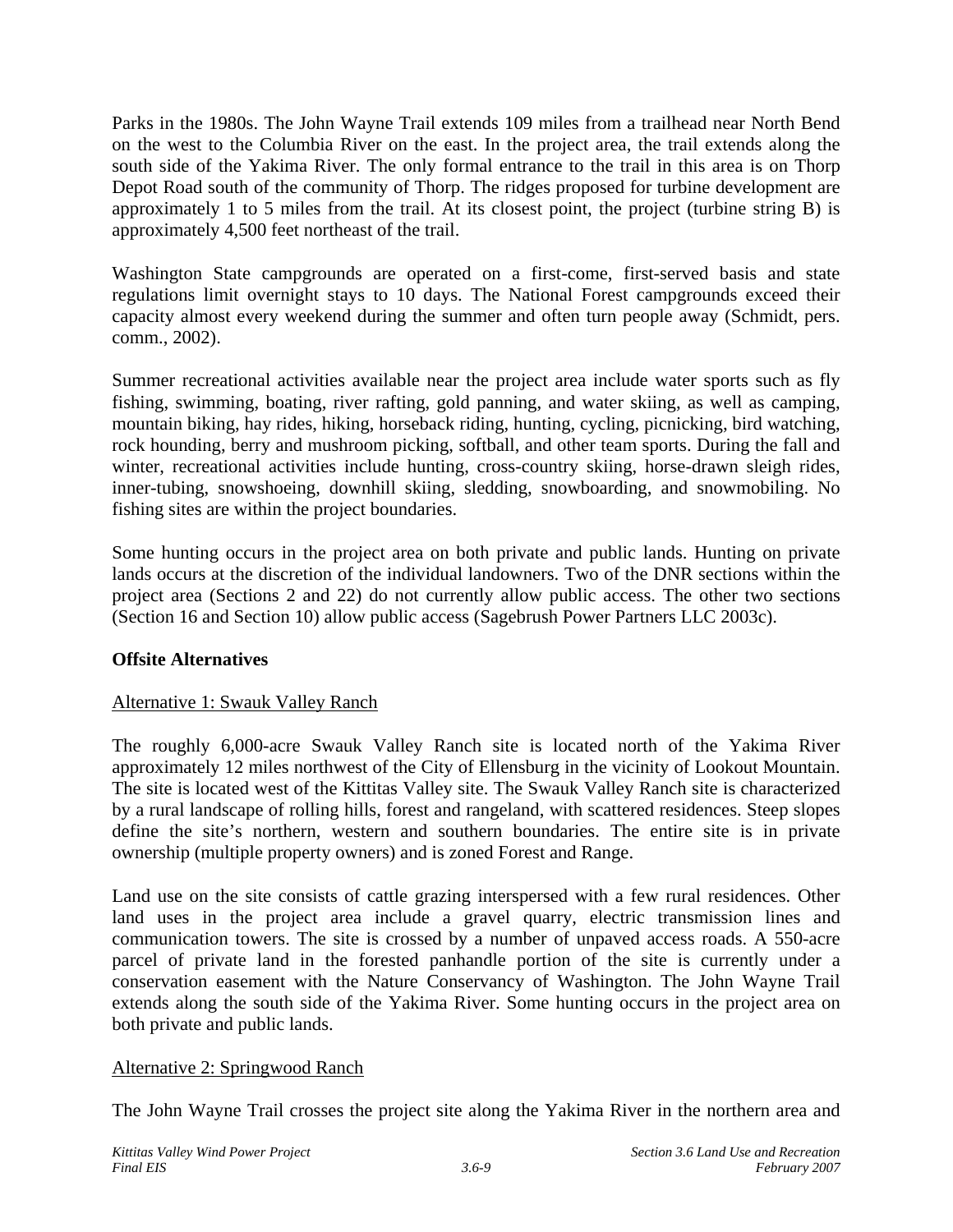bisects the southern area. Approximately 320 acres of the Springwood Ranch site are included within the authorized boundary of the L.T. Murray Wildlife Recreation Area (U.S. Forest Service 1990), but are privately owned lands. Lands immediately adjacent to the site are privately owned, (with the exception of the I-90 right-of-way). There are no existing residential land uses. In the Kittitas County Comprehensive Plan, the Springwood Ranch and surrounding areas are designated Commercial Agriculture and Rural, and are zoned Forest and Range-20 and Agriculture-20.

# **3.6.2 Impacts**

## **Proposed Action**

Potential direct impacts of the proposed KVWPP would include conversion of a portion of rural lands to utility-related uses, potential conflicts between the project and onsite and offsite recreation activities, and increased demand for park and recreational resources. These types of direct impacts could be associated with construction, operations, and decommissioning of any of the proposed project elements, including wind turbines and meteorological towers, existing and new gravel access roads, additional power lines, and the proposed O&M facility and substations. Impacts associated with or attributable to specific project elements are discussed where applicable. Indirect land use and recreation impacts are not anticipated because the project is not expected to substantially induce regional growth to the extent that it would change offsite land uses or use of offsite resource-based recreation areas. Table 3.6-2 summarizes potential impacts on land use and recreation under the three proposed action scenarios. Potential impacts on adjacent land uses from construction-related noise and dust are discussed in Section 3.12, Noise, and Section 3.11, Air Quality.

## Construction Impacts

## *Temporary Land Use Conversion*

During project construction, 211.2 acres of land would be altered. Construction activities would temporarily interfere with existing rangeland uses. Temporary land use disturbance would result from construction of turbines, roads, substations, meteorological towers, overhead poles, and the O&M facility. The estimated amount of temporary land disturbance would not change significantly depending on the size of turbine ultimately selected (see Chapter 2, Table 2-2).

Direct construction impacts are anticipated to be moderate but temporary, lasting approximately one year. However, conflicts between proposed construction activities and existing grazing operations are anticipated, and cattle or other livestock would need to be removed from areas where blasting or heavy equipment operations are taking place. Construction impacts would not depend significantly on the size of turbine ultimately selected.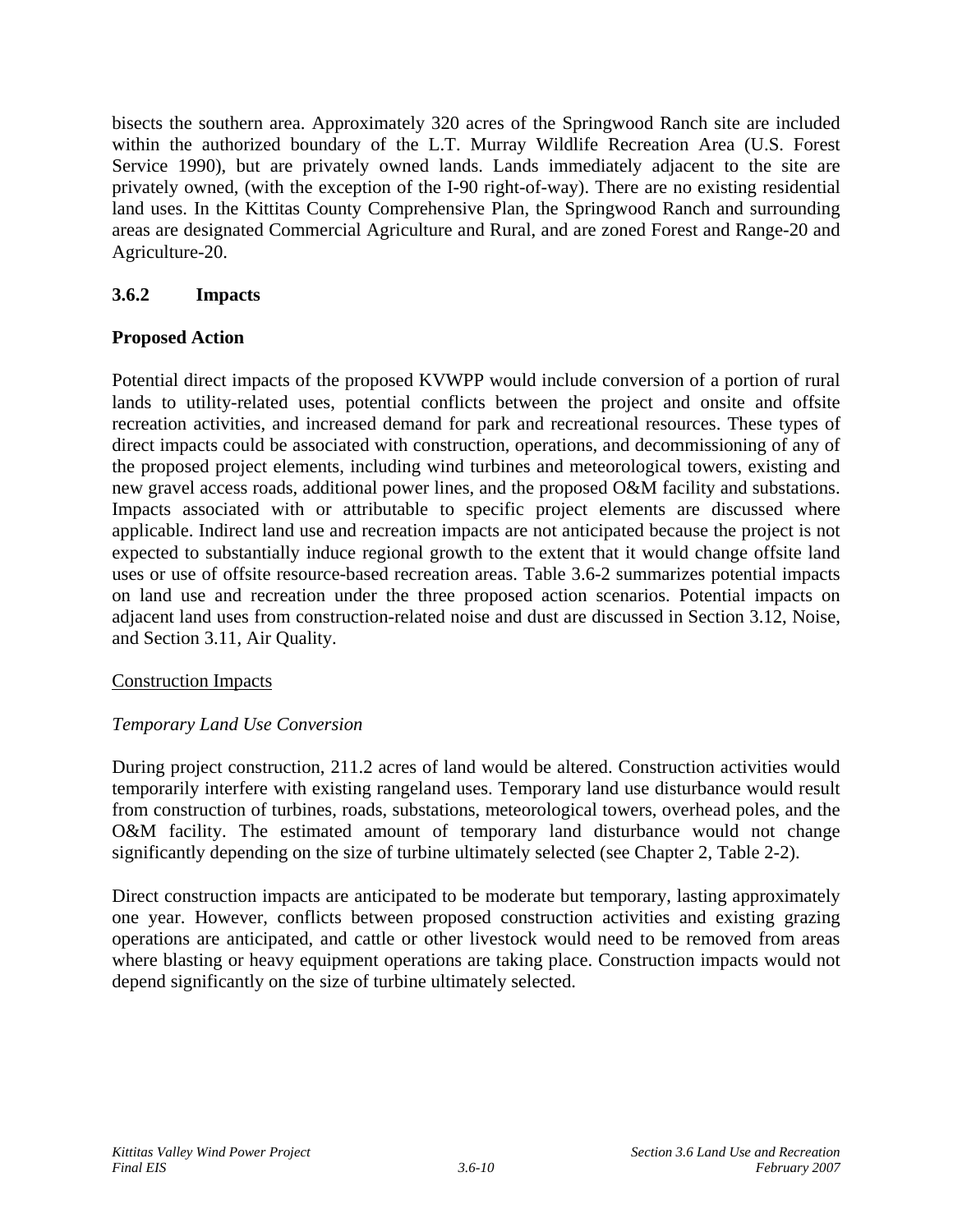Figure 3.6-3: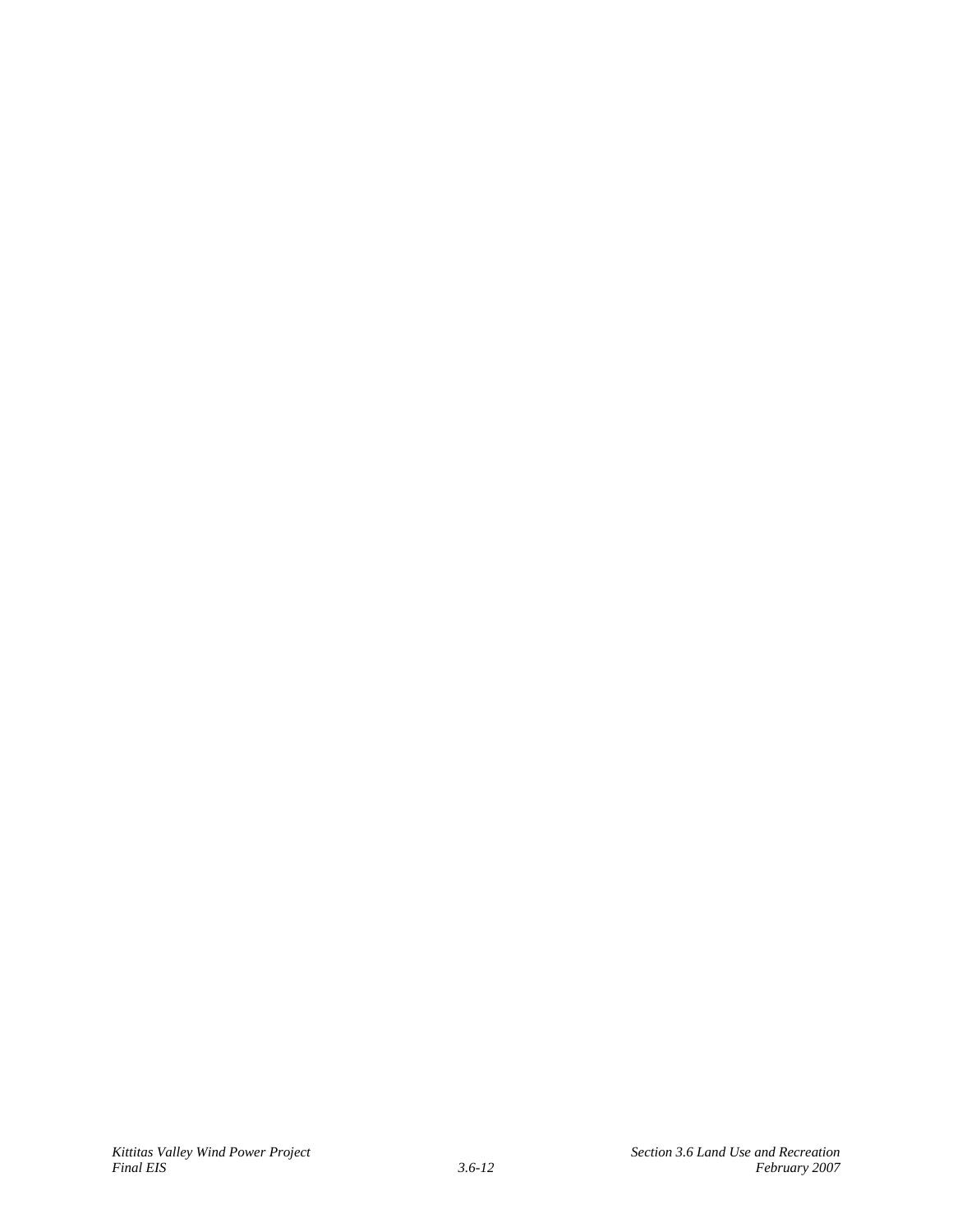|                                           | <b>330-foot Turbine Scenario</b>    | 410-foot Turbine Scenario           |  |  |  |
|-------------------------------------------|-------------------------------------|-------------------------------------|--|--|--|
| <b>Construction Impacts</b>               |                                     |                                     |  |  |  |
| Temporary conversion of existing          | 211.2 acres of disturbance          | 211.2 acres of disturbance          |  |  |  |
| land uses at construction sites           |                                     |                                     |  |  |  |
| Conflicts between onsite and offsite      | 211.2 acres of disturbance; app. 13 | 211.2 acres of disturbance; app. 13 |  |  |  |
| recreation and construction activities    | turbines on DNR property where      | turbines on DNR property where      |  |  |  |
|                                           | hunting may occur                   | hunting may occur                   |  |  |  |
| Increased demand for recreational         | 160 employees during peak           | Same as 330-foot turbine scenario   |  |  |  |
| resources by construction employees       | construction month.                 |                                     |  |  |  |
| <b>Operations and Maintenance Impacts</b> |                                     |                                     |  |  |  |
| Permanent conversion of existing          | <108 acres of disturbance           | 108 acres of disturbance            |  |  |  |
| land uses                                 |                                     |                                     |  |  |  |
| Conflicts between onsite and offsite      | <108 acres of disturbance; app. 13  | 108 acres of disturbance; app. 13   |  |  |  |
| recreation and operations                 | turbines on DNR property where      | turbines on DNR property where      |  |  |  |
|                                           | hunting may occur                   | hunting may occur                   |  |  |  |
| Increased demand for recreational         | 6-7 new permanent employees in      | Same as 330-foot turbine scenario   |  |  |  |
| resources by O&M employees                | project area                        |                                     |  |  |  |
|                                           |                                     |                                     |  |  |  |
| <b>Decommissioning Impacts</b>            |                                     |                                     |  |  |  |
| Temporary land disturbance                | Similar to those described for      | Similar to those described for      |  |  |  |
|                                           | construction; no permanent land use | construction; no permanent land use |  |  |  |
|                                           | impacts                             | impacts                             |  |  |  |
| Conflicts between recreation and          | Similar to those described for      | Similar to those described for      |  |  |  |
| decommissioning activities                | construction                        | construction                        |  |  |  |

#### **Table 3.6-2: Summary of Potential Land Use and Recreation Impacts of the Proposed Action**

Source: Sagebrush Power Partners LLC 2003f; Schafer 2006a.

## *Parks and Recreation Resources*

Project construction activities would be intermittent and temporary (extending over portions of one recreation season). Construction would not likely have significant adverse effects on existing recreation resources or their users in the project area. Temporary impacts on private landownerapproved activities such as hunting or rock hounding could occur during project construction.

Potential conflicts between recreation users on DNR property and wind turbine construction activities could impair the use and enjoyment of recreational activities such as hunting and hiking in the project area. Approximately 13 turbines and up to three permanent meteorological towers would be constructed on DNR property.

Project construction would not have significant adverse direct effects on offsite recreation resources or their users in the nearby Wenatchee National Forest. Recreation opportunities in the National Forest are more than 3 miles from the project site, and access to the National Forest does not extend through the project site. Although the John Wayne Trail is located as close as 1 mile from the closest turbine, construction-related disturbance would be temporary and is not anticipated to have a significant adverse effect on the experience of park visitors.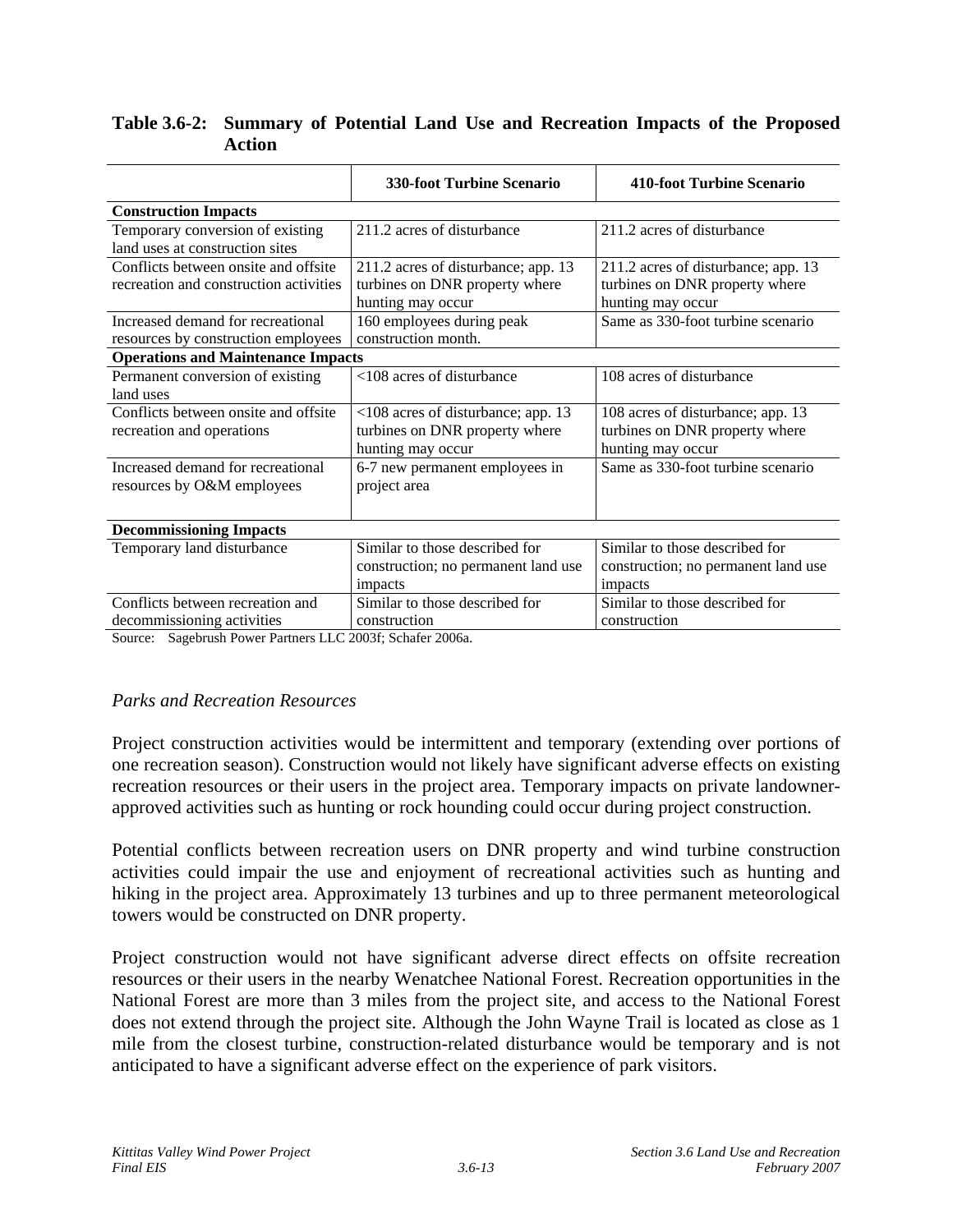Some parks and campsites may experience increased use by temporary (transient) workers who seek temporary accommodations during project construction. Transient workers could displace recreational users. However, recreational demands are typically higher on weekends, while workers would be more likely to use the facilities on weekdays.

There are approximately 1,150 hotel and motel rooms, recreational vehicle park spaces, and campground sites available in Kittitas County. During the peak summer season, approximately 240 rooms or sites are vacant at any one time, compared to 760 rooms during the off-peak months. In addition, many of the construction workers would not require overnight lodging if they come from the local area or commute from the Yakima metropolitan area (within a 1-hour drive). There would be an adequate supply of recreational lodgings to accommodate the temporary increased demand for facilities by the project's transient workforce, and no significant impact on parks and recreation use would occur in the project area.

## Operations and Maintenance Impacts

## *Permanent Land Use Conversion*

Proposed project facilities would result in the permanent conversion of 108 acres of land from cattle grazing/rangeland to energy production. (The term permanent, in the context of land use impacts, means for the life of the project or for at least 20 years.).

The acreage converted for the project would no longer be available for rangeland use, including approximately 46 to 59 acres used for grazing (Sagebrush Power Partners LLC 2003c)..

Permanently converted acreage would represent a small portion of the 6,000 acres of rangeland within the project area and the 445,000 acres of pasture or unimproved grazing land in Kittitas County (Kittitas County 2002a). In this context, loss of grazing land on the project site would not likely adversely affect the productivity of cattle grazing operations. According to the Applicant, wind turbine operations are highly compatible with grazing activities, and cattle, sheep, and other domestic animals routinely graze underneath operating wind turbines (Sagebrush Power Partners LLC 2003a, Section 5.1.7). However, the permanent conversion of rangeland uses to wind energy production would result in an unavoidable impact.

#### *Parks and Recreation Resources*

Impacts on private landowner-approved recreation activities such as hunting or rock hounding could occur during project operation. However, these impacts are expected to be minimal. Hunting on private lands leased for the wind project would continue to be at the discretion of the individual landowners. Public access to private property would continue to be restricted under future lease agreements between the Applicant and those property owners.

The presence of wind turbines on publicly accessible DNR property could impair the use and enjoyment of recreational activities in the project area. As described above, 13 turbines and up to three meteorological towers would operate on DNR property. Because of liability and safety concerns, it is anticipated that recreational activities would be either not allowed or restricted on DNR lands leased for wind energy use (see Section 3.6.4, Mitigation Measures).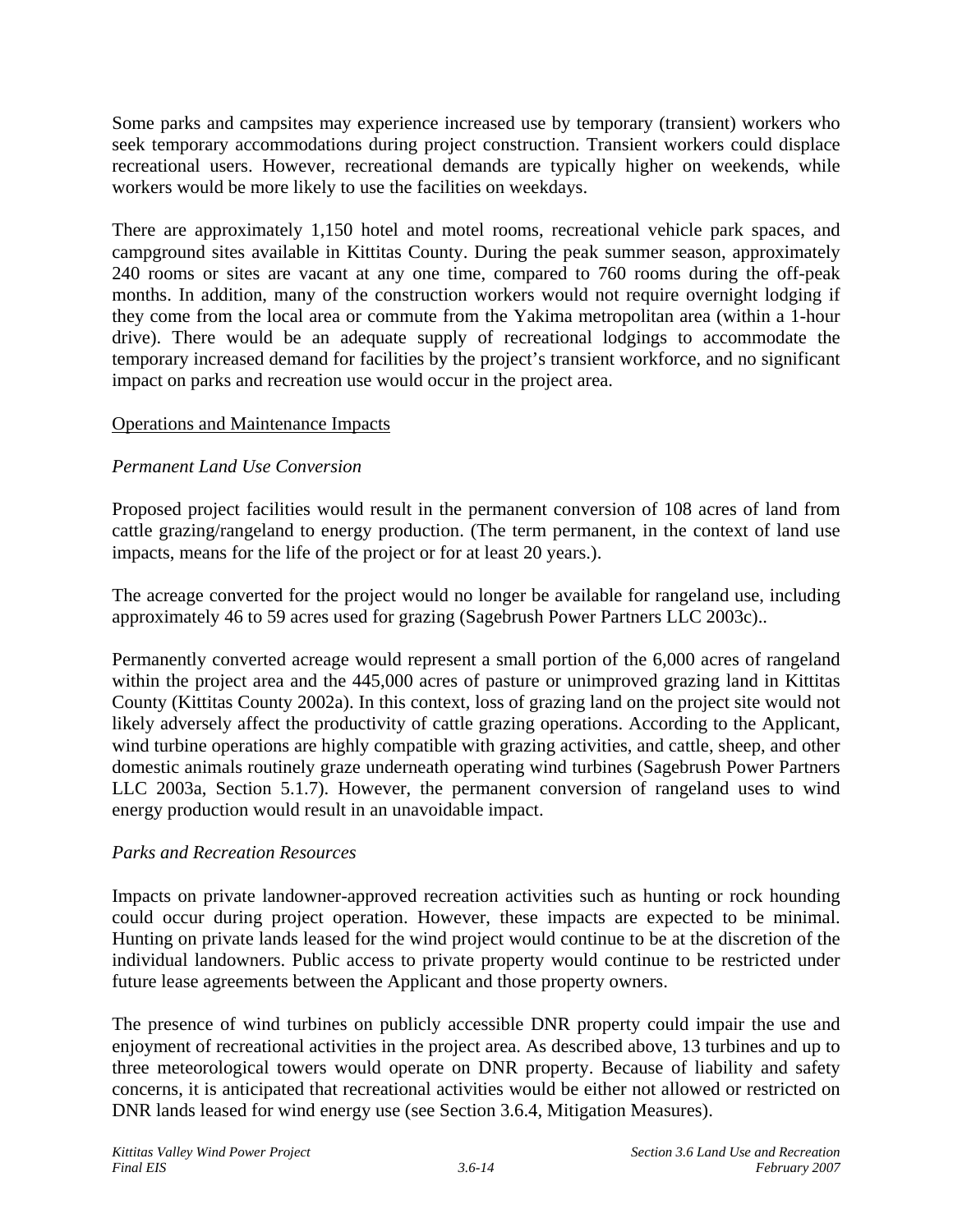Operating wind turbines would be visible from the southern portion of the Wenatchee National Forest and from the John Wayne Trail (see Section 3.9, Visual Resources, for a detailed discussion of the anticipated aesthetic effect of the project). Based on distances to the project site and the assessment of visual sensitivity from these recreational viewpoints, it is unlikely that views of the new wind turbines would have significant adverse impacts on recreational users in the project vicinity.

The operating workforce for the project would be 12 to 14 staff. Because of the small size of the operating work force, no significant increase in the demand for recreational services and opportunities would occur in the project area.

## Decommissioning Impacts

When the KVWPP facility is decommissioned, temporary land disturbance of the type and magnitude described for project construction would be anticipated. Temporarily disturbed lands would be restored to their original condition through grading and planting. Upon decommissioning, land use impacts from facility operations would be largely reversible. Once facilities were removed, acreage taken out of open space and rangeland use could be returned to these prior uses. An exception might be some of the access roads, which local landowners may decide to continue to use and maintain. No permanent land use impacts would result from decommissioning.

Limited impacts on recreational activities on the site could occur during project decommissioning activities. However, once the site is reclaimed to pre-project conditions, recreational use in the affected area could resume.

## **Offsite Alternatives**

# Alternative 1: Swauk Valley Ranch

Potential direct impacts include conversion of rural lands to utility-related uses. The project would permanently alter 53 acres on the site to accommodate project facilities including turbine tower foundations, access roads, underground and overhead transmission lines, substations, operating and maintenance center and other supporting facilities. This permanent conversion of rangeland uses to wind energy production would result in an unavoidable impact. Construction activities could temporarily interfere with existing rangeland uses and grazing operations. Cattle or other livestock would need to be removed from the most intensive construction areas. Construction activities could affect the use and enjoyment of recreational activities such as hunting and hiking in the project area. Some wind turbines may be visible from I-90 and portions of the John Wayne Trail.

## Alternative 2: Springwood Ranch

Approximately 30 acres of grasslands would be converted to wind energy facility use, with existing grazing activity being temporarily displaced or disturbed. Wind turbines would be greater in scale than nearby rural residential uses, but are not more intensive than other resource activities in terms of noise and land use impacts. The overall direct effect of the project on land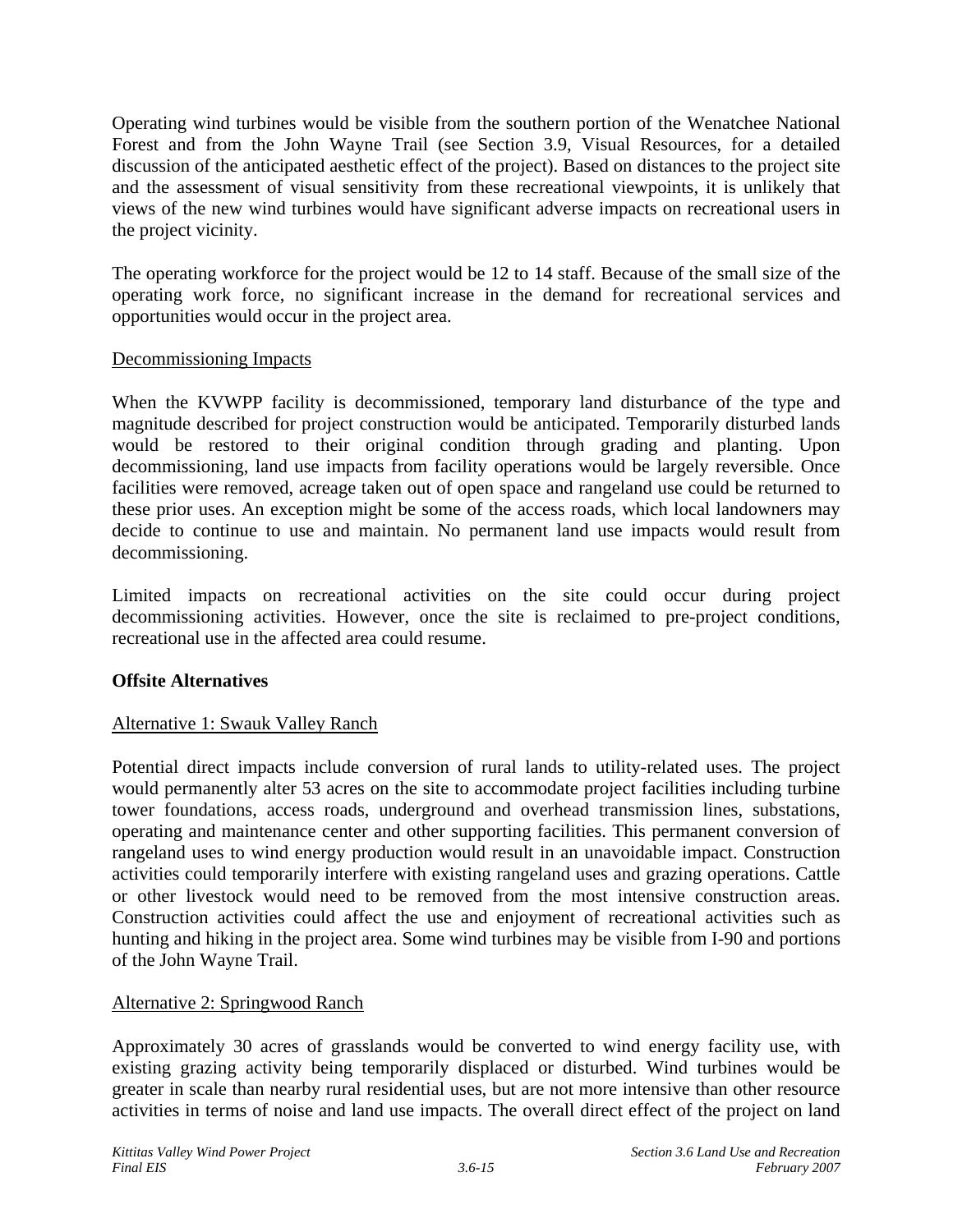use patterns is not likely to be significant because wind production is generally seen as compatible with rural resource uses. In addition, the project would not attract supporting land uses, generate more development, significantly increase traffic, or increase demand for commercial, industrial, or housing services nearby.

## **No Action Alternative**

Under the No Action Alternative, the project would not be constructed and existing land and recreation uses in the project area would continue without the influence of the proposed project. The specific type, nature, and extent of future development at the project site are unknown, and would depend primarily on county growth trends. The Kittitas County Comprehensive Plan and Zoning Code would govern development at the project site. As described under Affected Environment, permitted land uses in the project area include ranching, resource management uses such as agricultural practices, and residential. Existing informal uses of the land for hunting and rock hounding would likely continue. However, this does not preclude other development allowed under permitted uses in the project area.

Under the No Action alternative, the region's power needs could be addressed through energy conservation or development of other energy facilities. Such development could occur at appropriate locations throughout the state of Washington. The specific type, nature, and extent of land use impacts under the No Action Alternative would depend on the location of the projects.

# **3.6.3 Consistency with Plans and Policies**

The purpose of this section is to summarize the consistency of the KVWPP with adopted land use plans, policies, and regulations. Applicable elements of each plan, policy, or regulation are summarized and followed by an analysis of project consistency.

## **State of Washington**

## Growth Management Act

The Growth Management Act (GMA) contains a comprehensive framework for managing growth and coordinating land use planning and infrastructure. Urban and rapidly growing local government jurisdictions are subject to GMA. Kittitas County opted into the GMA voluntarily on December 27, 1990 (Kittitas County 2002a). Some of the relevant goals of the GMA are to: (1) encourage development in urban areas where adequate public facilities and services exist or can be provided in an efficient manner, (2) reduce the inappropriate conversion of undeveloped land into sprawling, low-density development, (3) encourage economic development that is consistent with adopted comprehensive plans, (4) maintain and enhance natural resource-based economies, and (5) support the economic development of public facilities and services necessary to support development (RCW 36.70A.020).

## *Consistency Discussion*

The Kittitas County Comprehensive Plan and Zoning Code are the primary mechanisms for implementing the requirements of the GMA.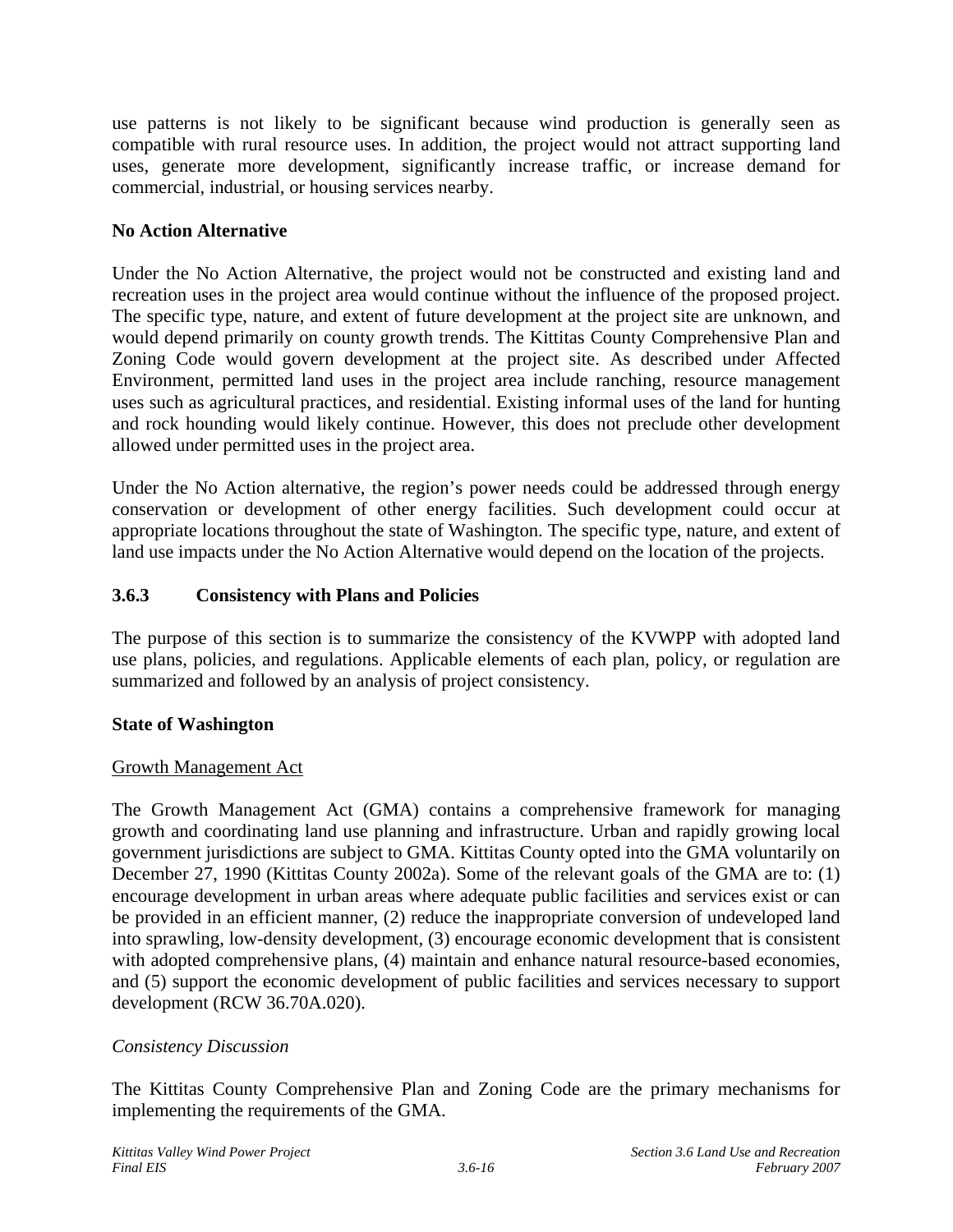The proposed project is currently inconsistent with the Kittitas County Comprehensive Plan. The Applicant submitted an application for a Comprehensive Plan amendment to Kittitas County in September 2005 that would change the land use designation in the project area from Rural to Wind Farm Resource overlay district. The County denied this request for overlay in April 2006.

Neither of the current Agricultural-20 or Forest and Range zones in the project area allows for wind power projects either as a permitted or conditional use. For the project to be considered consistent with the current County Zoning Code, KCC 17.61A.040(B) requires a site-specific modification of the zoning map to Wind Farm Resource overlay zone (Kittitas County 2002b). The Applicant submitted a rezone application in September 2005 to Kittitas County that would reclassify the project area (roughly 6,000 acres) from the existing Agriculture-20 and Forest and Range zones to Wind Farm Resource overlay zone. The County denied this rezone application in April 2006. Additional discussion of project consistency with the Comprehensive Plan and Zoning Code is presented below.

#### Shoreline Management Act

The Shoreline Management Act regulates development within 200 feet of the ordinary high water mark of marine shorelines, streams with a mean annual flow in excess of 20 cfs, and lakes of 20 acres or more in size (as well as to the edge of wetlands associated with these water features). Ecology (Chapter 173-22 WAC) regulates shorelines of the state through local agencies. Each county or city in the state, including Kittitas County, has developed a Shoreline Master Program (SMP) (Kittitas County 1975) specifying restrictions that may apply to a given water body and outlining steps necessary to obtain approval for alteration or development.

## *Consistency Discussion*

In the project area, two water bodies are under the jurisdiction of the SMP: Swauk Creek and the Yakima River. The project site is outside the designated shorelines of both water bodies. Therefore, the project is not subject to compliance with the Shoreline Management Act or Kittitas County SMP.

## Energy Facility Site Evaluation Council

The siting of large thermal energy facilities is regulated by EFSEC under Chapter 80.50 RCW (Energy Facilities—Site Locations) and Title 463 WAC. Applicants for 100% renewable energy resource projects may chose to receive certification from EFSEC, as is the case for this project. An applicant requesting certification from EFSEC is required to submit detailed information on the proposed project and impacts the project may have on the natural and built environments. The applicant is also required to describe the means to be used to minimize or mitigate possible adverse impacts on the physical or human environment (WAC 463-42-085).

WAC 463-28 requires EFSEC to determine whether the proposed project is consistent and in compliance with local land use plans or zoning ordinances. Should EFSEC find that the proposed project is not consistent, WAC 463-28 provides procedures for EFSEC to follow to determine whether to recommend that the state preempt local land use plans or zoning ordinances for a site or portions of a site for an energy facility. An applicant is required to make every effort,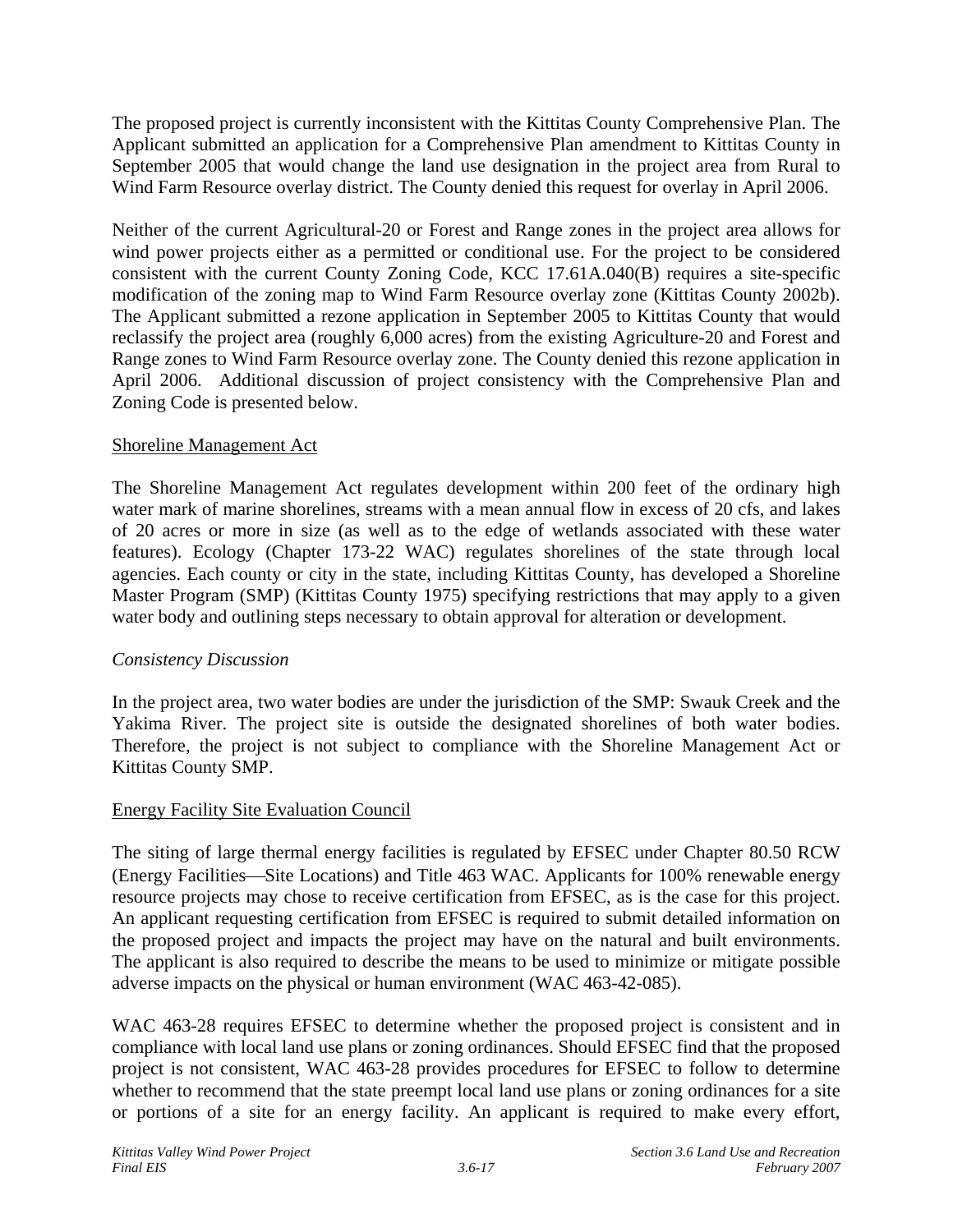including changes to the project design, to comply with all local land use plans, zoning ordinances, and shoreline management plans in effect at the date of the application filing. An applicant who is unable to resolve the issue of noncompliance related to consistency with land use and zoning regulations may file a written request for state preemption of those regulations (WAC 463-28-020). Should preemption be requested, and should EFSEC approve the request and recommend to the governor that the state preempt local land use plans and ordinances, EFSEC must include conditions that give due consideration to state or local governmental or community interests affected by the construction and operation of the facility, as well as to the purposes of laws or ordinances, or rules or regulations superseded (WAC 463-28-070).

## *Consistency Discussion*

On May 1, 2003, EFSEC held a land use hearing, pursuant to RCW 80.50.090 and WAC 463-26, for the purpose of determining if the proposed project is consistent with Kittitas County or regional land use plans and zoning ordinances. At that hearing, EFSEC determined that: (1) in accordance with WAC 463-26-110, the proposed project is not consistent with nor is it in compliance with Kittitas County land use plans or zoning ordinances, and (2) directed the Applicant to make all reasonable efforts to resolve the noncompliance (EFSEC 2003). In June 2003, the Applicant submitted applications to the County for a Comprehensive Plan amendment and rezone of the project area in order to bring the project proposal into compliance with local land use plans and zoning ordinances. The applicant submitted a second application to the county for a Comprehensive Plan amendment and rezone of the project area in September 2005. Kittitas County denied the second application in April 2006.

An Applicant who is unable to resolve the issue of noncompliance related to consistency with land use and zoning regulations may file a written request for state preemption of those regulations (WAC 463-28-020). Pursuant to WAC 463-28-040, the Applicant filed a request for preemption of the local land use plans of Kittitas County in June 2006 before EFSEC. This request is currently under review and consideration by the Council.

# **Kittitas County**

## Kittitas County Comprehensive Plan

Consistent with the GMA, Kittitas County's Comprehensive Plan contains goals and policies for growth and development in the county. It includes elements for land use, housing, transportation, capital facilities, utilities, and rural lands.

Land use designations establish the general location and types of permitted uses. The project area is designated in the Comprehensive Plan as Rural. Generally, this designation includes a diverse range of land uses and housing densities that are compatible with rural character. The most common uses in this land use designation are agriculture and logging.

The plan's goals, policies, and objectives for land uses on rural lands are "established in an attempt to prevent sprawl, direct growth toward the Urban Growth Areas and Nodes, provide for a variety of densities and uses, respect private property rights, provide for residences, recreation, and economic development opportunities, support farming, forestry and mining activities, show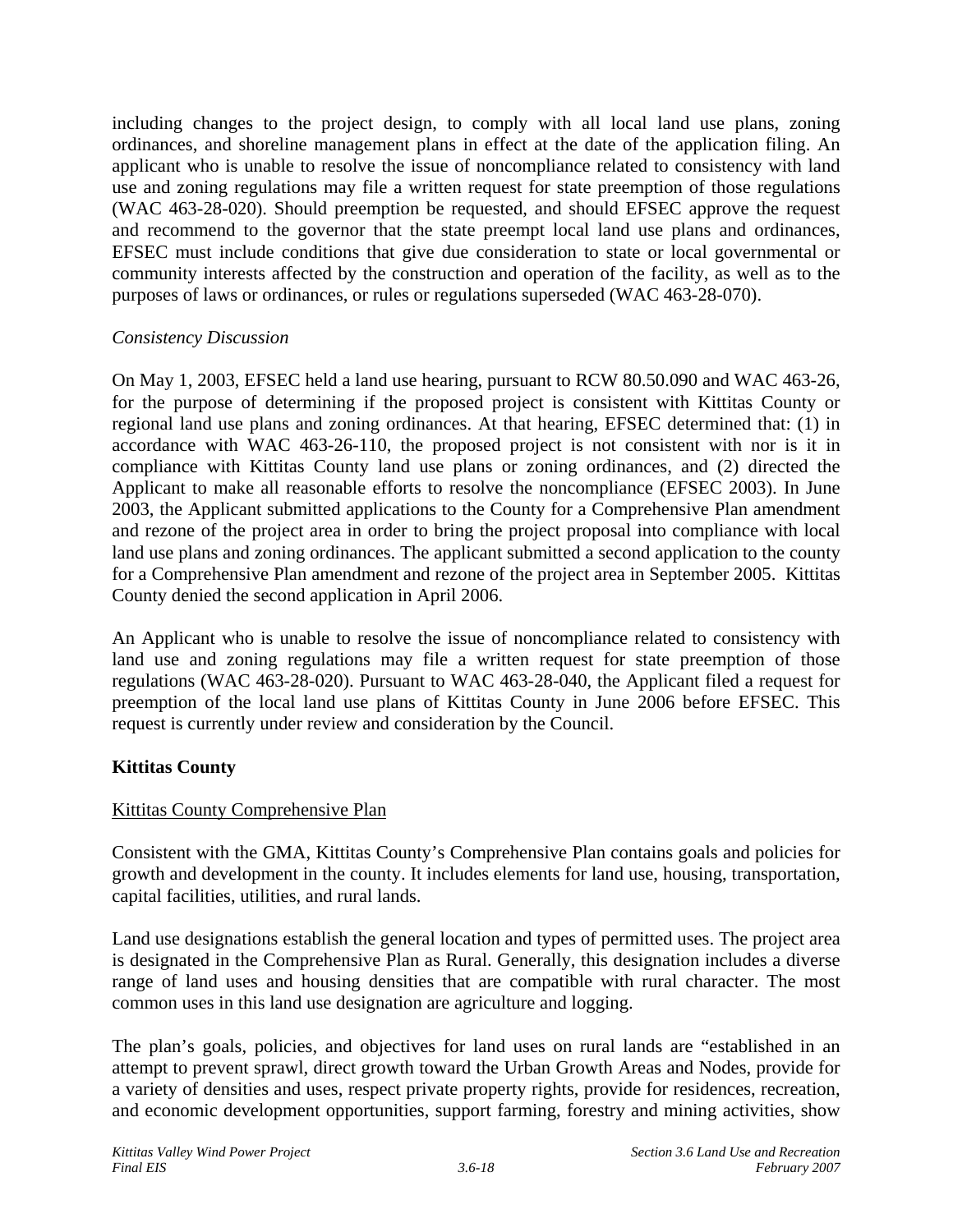concern for shorelines, critical areas, habitat, scenic areas, and open space while keeping with good governance and the wishes of the people of Kittitas County, and to comply with the GMA and other planning mandates" (Kittitas County 2002a).

## *Consistency Discussion*

The proposed project is inconsistent with the Kittitas County Comprehensive Plan. In September 2005, the Applicant submitted a Comprehensive Plan amendment to Kittitas County that would change the land use designation at the project area from Rural to Wind Farm Resource overlay district. However, as described above, the County denied the request for amendment in April 2006, and the Applicant filed before EFSEC a request for preemption of the local land use plans of Kittitas County in August 2006. This request is currently under review and consideration by the Council.

Even though the project is inconsistent with County provisions specific to the siting of wind farms, the Comprehensive Plan was reviewed to assess the project's potential consistency with other County policies. For example, the Goals, Policies, and Objectives (GPOs) listed below were determined to be potentially relevant to the proposed project. The text of each policy is followed by an analysis of the project's consistency. The list of GPO's below is illustrative, and not intended to be comprehensive.

#### *Chapter 2: Resource Lands*⎯*Commercial Agriculture Land Use*

• "GPO 2.114B. Economically productive farming should be promoted and protected. Commercial agricultural lands includes those lands that have the high probability of an adequate and dependable water supply, are economically productive, and meet the definition of 'Prime Farmland' as defined under 7 CFR Chapter VI Part 657.5…."

The proposed project is not located on or immediately adjacent to land designated for commercial agriculture land use in the County Comprehensive Plan. The project would be developed on nonirrigated land, about half of which is used for cattle grazing. This land does not satisfy the Comprehensive Plan's definition of Prime Farmland.

• "GPO 2.118. Encourage development projects whose outcome will be the significant conservation of farmlands."

Even though the project is not located on lands defined as "Prime Farmland," the permanent footprint of the project would convert 93 to 118 acres of land from grazing and rangeland uses to utility uses. However, this reduction would have an overall negligible impact on cattle operations given the county's abundance of pasture and unimproved grazing lands.

## *Chapter 2: Resource Lands*⎯*Commercial Forest Land Use*

• "GPO 2.140. Land use activities within or adjacent to commercial forest land should be sited and designed to minimize conflicts with forest management and other activities on commercial forest lands."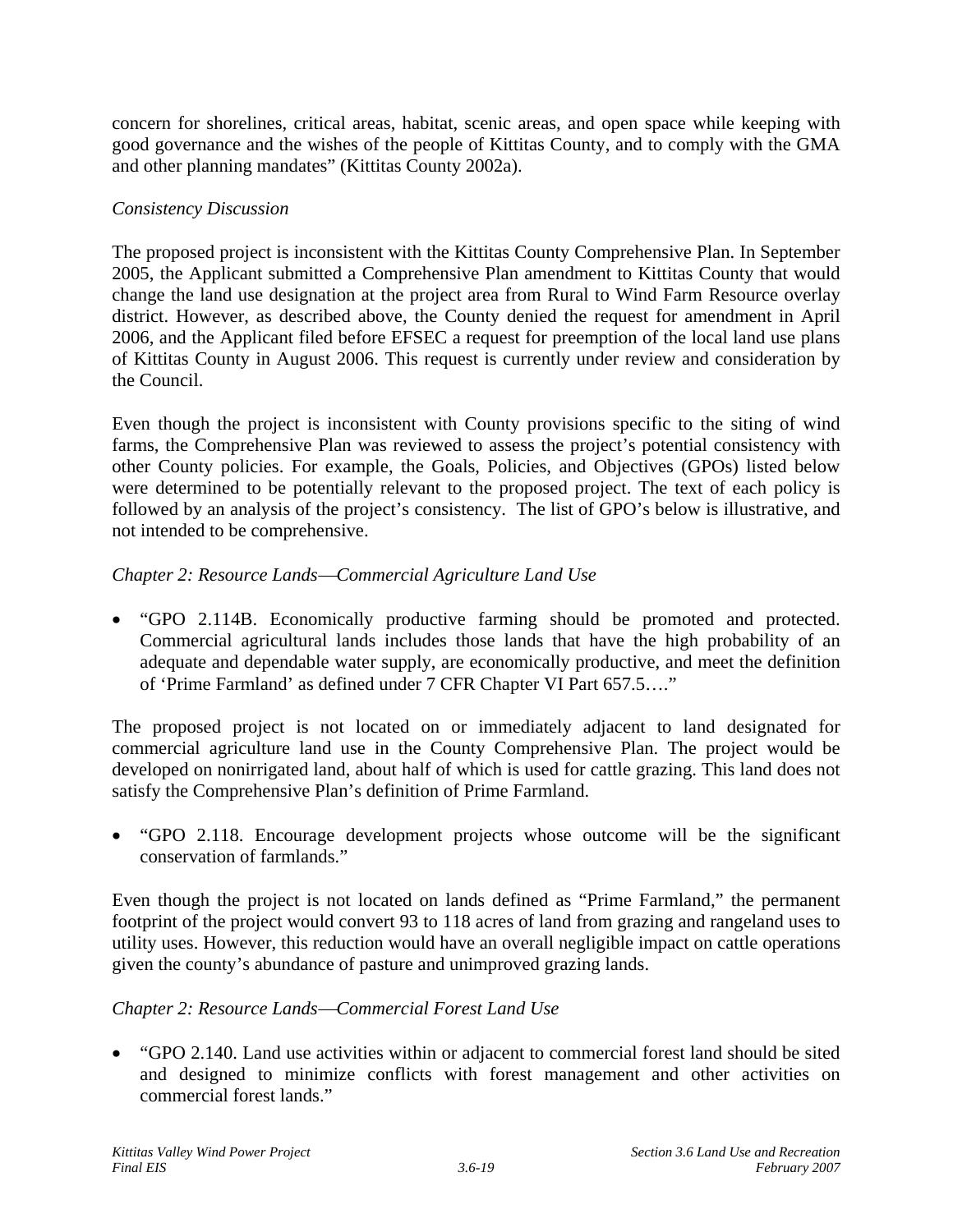Although forest lands are located to the north and east of the project site, there is no commercial forest land or activities immediately adjacent to the project site. Therefore, impacts on forest management or other activities on commercial forest lands are not anticipated.

## *Chapter 5 Capital Facilities Plan*

• "GPO 5.110B. Electric and natural gas transmission and distribution facilities may be sited within and through areas of Kittitas County both inside and outside of municipal boundaries, UGAs, UGNs, Master Planned Resorts, and Fully Contained Communities, including to and through rural areas of Kittitas County."

The project would construct an electrical collection system consisting of approximately 23 miles of underground cable and about 2 miles of overhead, single-pole 34.5-kV distribution line in an area that the County designated as Rural in its Comprehensive Plan (Kittitas County 2002a). Therefore, to the extent that the proposed underground cables and overhead lines are considered electrical transmission and/or distribution facilities, the project would be consistent with this policy.

• "GPO 5.120. To recognize the Swift Water Corridor Vision Plan as a planning tool that provides recommendations for specific strategies to improve, enhance, and sustain the corridor's unique intrinsic qualities and the many enjoyable experiences it offers. Selected projects within the vision plan shall not place additional management policies or regulations on private property or adjacent landowners beyond those that already exist under federal, state, regional, and local plans and regulations."

The Swift Water Corridor Vision Plan applies to the area along SR 10 that runs along the southern edge of the project area. It is a corridor management plan intended to identify unique and special features within the corridor and to assess eligibility for different types of grants for improvements and enhancements, as well as economic development and tourism programs. This section of SR 10 is designated on the American Automobile Association's State of Washington map as a scenic route. The plan recognizes that one of the most scenic viewpoints along the corridor is located just west of the intersection of SR 10 and the North Thorp Highway (the North Thorp Highway turns into Hayward Hill Road on the north side of SR 10).

The plan identifies measures to develop improvements and amenities that would enhance the corridor's scenic qualities. In this portion of the corridor, the plan recommends developing a formal scenic vehicle pullout at the bend in the Yakima River (Kittitas County 2002a).

Several short segments of SR 10 lie within 0.5 mile of the closest proposed turbine. Because the highway carries a moderately high level of traffic and has been recognized as having scenic qualities, and because efforts have started to enhance the highway's role as a scenic corridor, the sensitivity of views from the highway toward the project site is considered high. Proposed turbines would be visible on the ridgeline from portions of SR 10, and in some areas, could have a moderate impact on visual quality.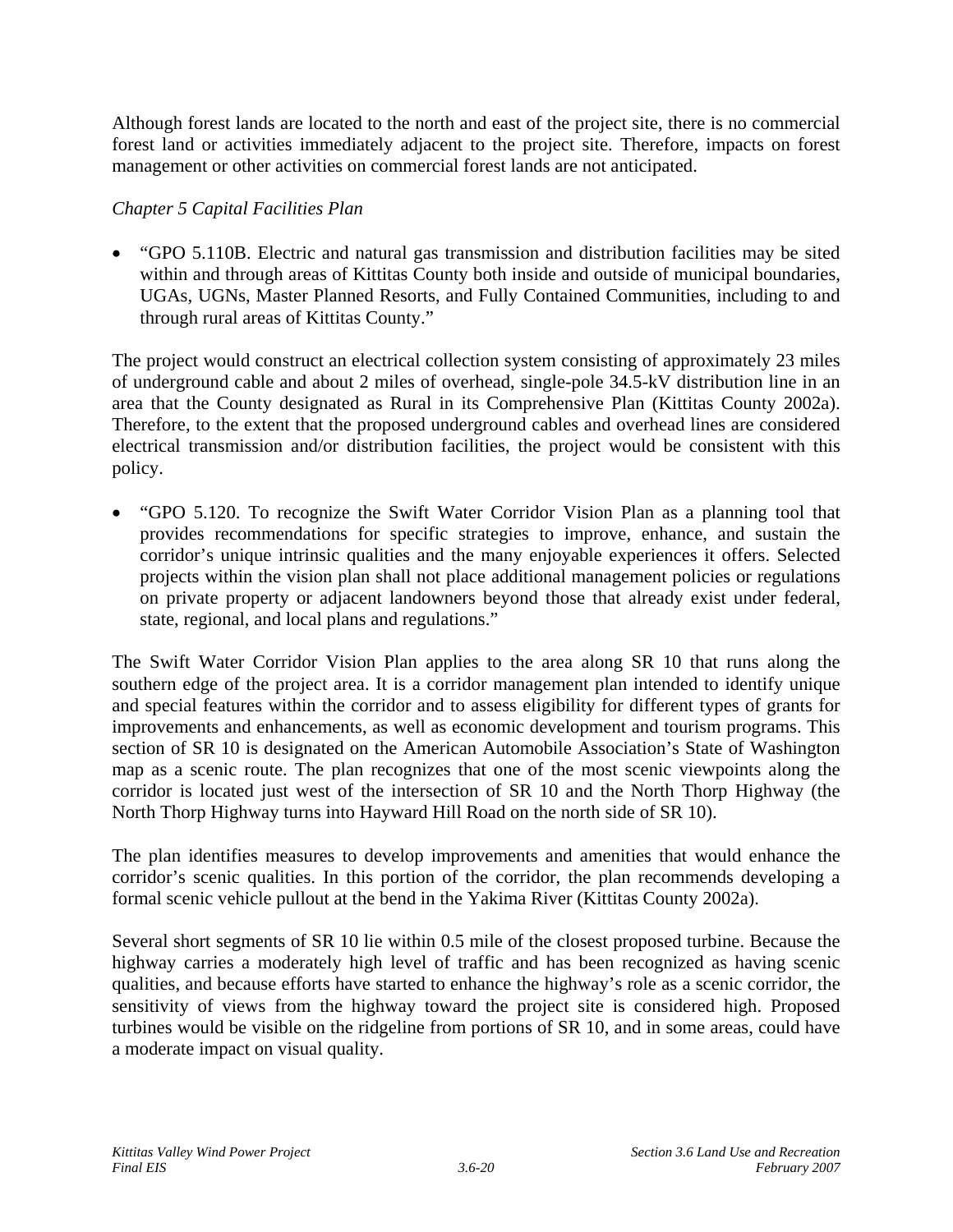## *Chapter 6 Utilities*

• "GPO 6.7. Decisions made by Kittitas County regarding utility facilities will be made in a manner consistent with and complementary to regional demands and resources."

Recent national and regional forecasts predict increasing consumption of electrical energy will continue into the foreseeable future, requiring development of new generation resources to satisfy the increasing demand. The Energy Information Administration published a national forecast of electrical power through the year 2025. In it, the Administration projected that total electricity demand would grow between 1.8 and 1.9% per year from 2001 through 2025 (U.S. Energy Information Administration 2003).

The Western Electricity Coordinating Council (WECC) forecasts electricity demand in the Western United States. According to WECC's most recent coordination plan, the 2001-2011 summer peak demand requirement is predicted to increase at a compound rate of 2.5% per year (WECC 2002).

Based on data published by the Northwest Power and Conservation Council (NWPCC), electricity demand for the NWPCC's four-state Pacific Northwest planning region (Washington, Oregon, Idaho, and Montana) will grow from 20,080 average megawatts in 2000 to 25,423 average megawatts by 2025 (medium forecast), an average annual growth rate of just less than 1% per year (NWPCC 2003).

In the Pacific Northwest Electric Power Planning and Conservation Act, Congress established that development of renewable resources should be encouraged in the Pacific Northwest (16 USC § 839[1][B]). The Act defines wind power as a renewable resource (§ 839a[16]). The proposed project would rely on wind, a renewable resource, to provide energy to meet current and future regional power demands. Therefore, development of the project would be consistent with GPO 6.7.

• "GPO 6.10. Community input should be solicited prior to county approval of utility facilities which may significantly impact the surrounding community."

EFSEC has made substantial efforts to solicit community input on the proposed project. As lead agency under SEPA, EFSEC fulfilled its responsibility to include the public early in the EIS process to help identify public issues of concern, establish communication lines, and facilitate trust. Public involvement, consultation, and coordination efforts undertaken by EFSEC for this project are discussed further in Chapter 1, Summary.

• "GPO 6.18. Decisions made regarding utility facilities should be consistent with and complementary to regional demand and resources and should reinforce an interconnected regional distribution network."

Refer to the discussion of GPO 6.7 regarding the project's consistency with regional energy demands and resources.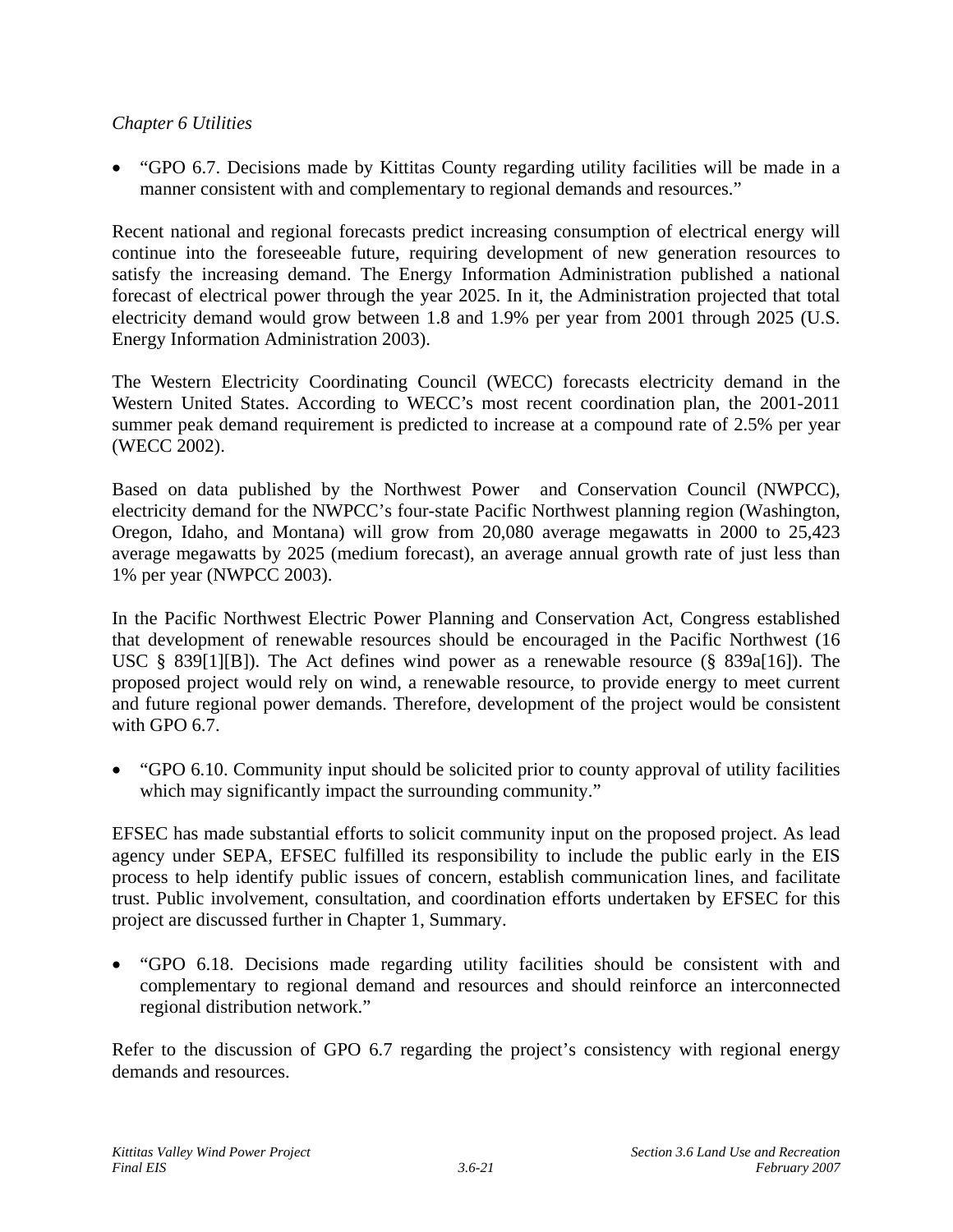• "GPO 6.21. Avoid, where possible, routing major electric transmission lines above 55 kV through urban areas."

The only high voltage transmission lines associated with the project would be short (i.e., less than 200 feet long) lines that would interconnect the substations to the existing overhead Bonneville and PSE transmission lines at the transmission level (230 kV or 287 kV for the Bonneville or PSE lines, respectively). No transmission lines are proposed in urban areas.

• "GPO 6.34. Wind Farms may only be located in areas designated as Wind Farm Resource overlay districts in the Comprehensive Plan. Such Wind Farm Resource overlay districts need not be designated as Major Industrial Developments under Chapter 2.5 of the Comprehensive Plan."

The project is inconsistent with GPO 6.34 because the project area is not designated as a Wind Farm Resource overlay district. In September 2005, the Applicant submitted a second Development Activities Application to Kittitas County to attempt to resolve the inconsistency. Kittitas County denied the DAA in June 2006.

#### Kittitas County Zoning Code

The Kittitas County Zoning Code regulates the use and development of property within the unincorporated areas of the county. The KVWPP site contains two zoning designations—Agriculture-20 and Forest and Range. The areas east of US 97 are zoned Forest and Range while those west of US 97 are zoned Agriculture-20.

Permitted uses in the Agriculture-20 zone include residential, agriculture, and forestry practices. The minimum lot size is 20 acres (KCC 17.29.020), while permitted uses in the Forest and Range zone include logging, mining, quarrying, and agricultural practices. Several residential uses are also allowed in the Forest and Range zone including single-family residences, duplexes, and cluster subdivisions (KCC 17.56.020).

Table 3.6-3 summarizes the specific project facilities proposed in the two zoning districts.

#### **Table 3.6-3: Project Facilities by Zoning District**

| <b>Proposed Project Facilities</b>                                                                                                                             |  |  |  |  |
|----------------------------------------------------------------------------------------------------------------------------------------------------------------|--|--|--|--|
| <b>Forest and Range Zoning District</b>                                                                                                                        |  |  |  |  |
| Turbine Strings G, H, I, and J (app. 36 turbines)<br><b>Electrical Collection System</b><br><b>Access Roads</b><br>Up to 5 Proposed Meteorological Tower Sites |  |  |  |  |
|                                                                                                                                                                |  |  |  |  |

Source: Sagebrush Power Partners LLC 2003a.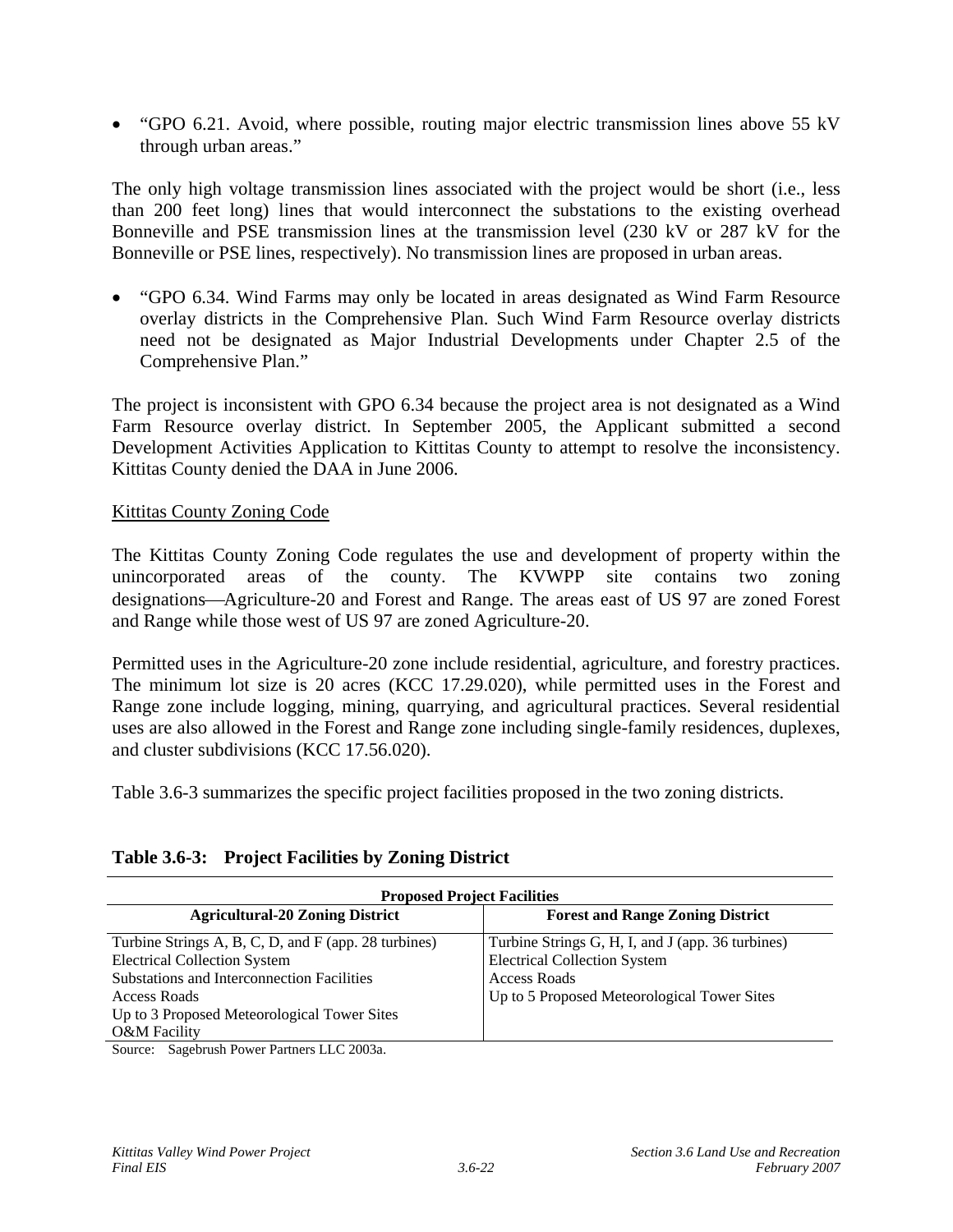#### *Consistency Discussion*

Neither the Agricultural-20 nor Forest and Range zones allow for wind power projects either as a permitted or conditional use. For the project to be considered consistent with the current County Zoning Code, a site-specific rezone of the zoning map to Wind Farm Resource overlay zone pursuant to KCC 17.98 would be required (Kittitas County 2002b).

In June 2003, the Applicant submitted an application to Kittitas County to rezone the project area from Agriculture-20 and Forest and Range to Wind Farm Resource overlay zone. County approval of this rezone application would result in project consistency with the County Zoning Code. However, as described above, pursuant to WAC 463-28-040, the Applicant filed a request for preemption of the local zoning ordinances of Kittitas County in June 2006 before EFSEC. This request is currently under review and consideration by the Council.

## **Other Entities**

#### Mountains-to-Sound Greenway Plan

The Mountains-to-Sound Greenway Trust is a private, nonprofit organization formed in 1991 to promote protection of a regional greenway. The greenway extends along I-90 from Elk Heights in central Kittitas County to Puget Sound. It is conceived of as a scenic, historic, and recreational corridor intended to function as a scenic gateway to the Seattle metropolitan area and a pathway to nature for the metropolitan area's population. The plan provides a framework within which the Trust and state and federal agencies have been able to plan and implement measures to acquire, protect, and develop lands along the corridor that provide recreational opportunities and/or protect natural, historic, and scenic resources. However, the plan is not legally binding because local, state, and federal agencies have not adopted it (City of Cle Elum 2001).

#### *Consistency Discussion*

In a meeting between the Applicant and representatives of the Mountains-to-Sound Greenway Trust, the Trust raised two issues. There were concerns about the potential visibility from I-90, of the turbines which at that time were being proposed for locations on Lookout Mountain. The Trust also asked the Applicant to consider using different paint colors so that the turbines would blend in with their surroundings. After that meeting and in response, in part, to the concerns expressed by the Trust, the Applicant removed the alternative that called for turbines on Lookout Mountain from further consideration (see Section 2.6, Alternatives Considered but Rejected, and Section 3.9, Visual Resources).

#### Swift Water Corridor Vision Plan

The Swift Water Corridor Vision Plan (Kittitas County 1997a) extends along SR 10 from Ellensburg to Salmon La Sac over a distance of 42 miles. The plan is a planning document that provides recommendations for specific strategies to improve, enhance, and sustain the corridor's unique intrinsic qualities and the many enjoyable experiences it offers.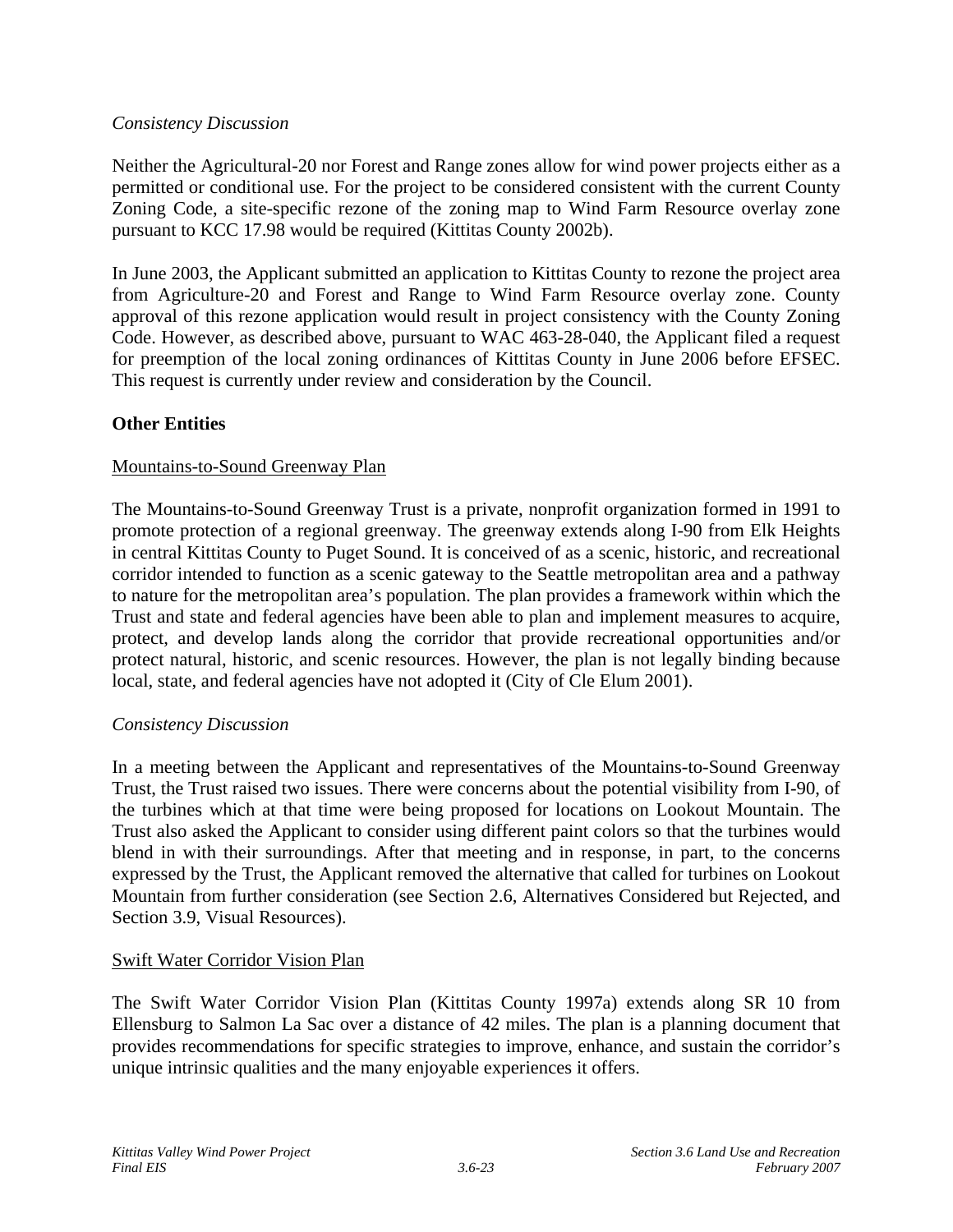## *Consistency Discussion*

Refer to the discussion of Comprehensive Plan policy GPO 5.120, above.

## **3.6.4 Mitigation Measures**

#### **Proposed Action**

#### Mitigation Measures Proposed by the Applicant

- During project construction, it would be necessary to remove cattle from areas where blasting or heavy equipment operations are taking place. The Applicant proposes to make arrangements with property owners and livestock owners to keep livestock out of these areas during those periods.
- After construction is completed, disturbed areas would be returned as closely as possible to their original state, excluding service and access roads, which would remain in place for the life of the facility.

#### Additional Recommended Mitigation Measures

• In June 2003, DNR and the Applicant executed a lease agreement that would permit the Applicant to construct and operate portions of the proposed wind turbine project on DNR property (DNR 2003). Under the terms of the agreement, DNR's activities on this property, and any grant of rights DNR makes to any person or entity, shall not unreasonably interfere with the construction, installation, maintenance, operation, or removal of the project, access to the project, or the undertaking of other permitted activities allowed by the lease. If DNR determines that potential conflicts between turbine construction and/or operations and existing recreational uses on DNR property would occur, the agency could take steps to limit access to its property. For example, DNR could post appropriate signs on its property limiting public pedestrian and/or vehicle access to portions of the project area during construction or operation.

#### **Offsite Alternatives**

#### Alternative 1: Swauk Valley Ranch

Similar to the mitigation proposed for the proposed action, livestock would be removed from the area during construction, and after construction, disturbed areas would be returned as closely as possible to their original state.

#### Alternative 2: Springwood Ranch

Similar to the mitigation proposed for the proposed action, livestock would be removed from the area during construction, and after construction, disturbed areas would be returned as closely as possible to their original state.